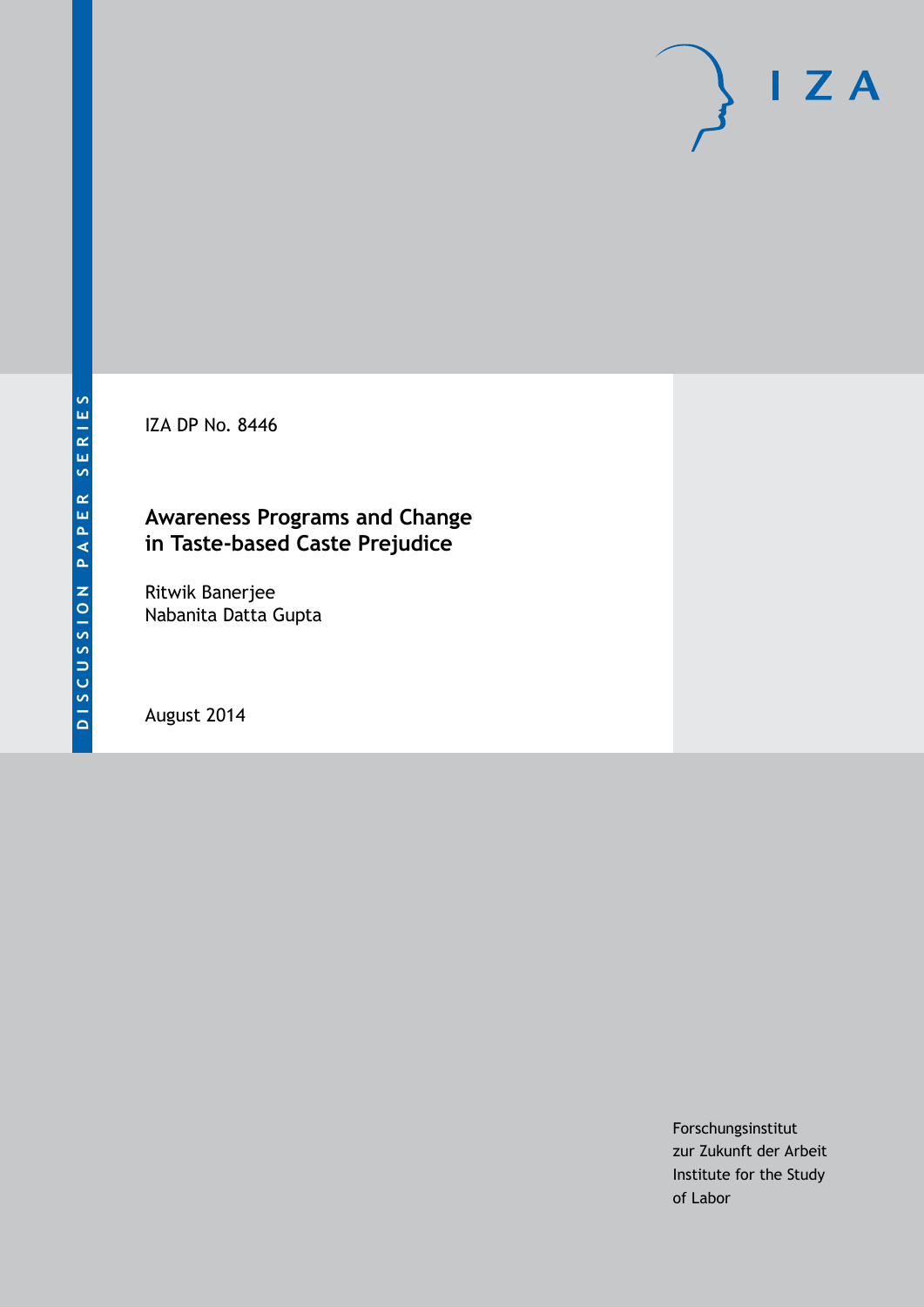# **Awareness Programs and Change in Taste-based Caste Prejudice**

## **Ritwik Banerjee**

*Aarhus University*

## **Nabanita Datta Gupta**

*Aarhus University and IZA*

Discussion Paper No. 8446 August 2014

IZA

P.O. Box 7240 53072 Bonn Germany

Phone: +49-228-3894-0 Fax: +49-228-3894-180 E-mail: [iza@iza.org](mailto:iza@iza.org)

Any opinions expressed here are those of the author(s) and not those of IZA. Research published in this series may include views on policy, but the institute itself takes no institutional policy positions. The IZA research network is committed to the IZA Guiding Principles of Research Integrity.

The Institute for the Study of Labor (IZA) in Bonn is a local and virtual international research center and a place of communication between science, politics and business. IZA is an independent nonprofit organization supported by Deutsche Post Foundation. The center is associated with the University of Bonn and offers a stimulating research environment through its international network, workshops and conferences, data service, project support, research visits and doctoral program. IZA engages in (i) original and internationally competitive research in all fields of labor economics, (ii) development of policy concepts, and (iii) dissemination of research results and concepts to the interested public.

<span id="page-1-0"></span>IZA Discussion Papers often represent preliminary work and are circulated to encourage discussion. Citation of such a paper should account for its provisional character. A revised version may be available directly from the author.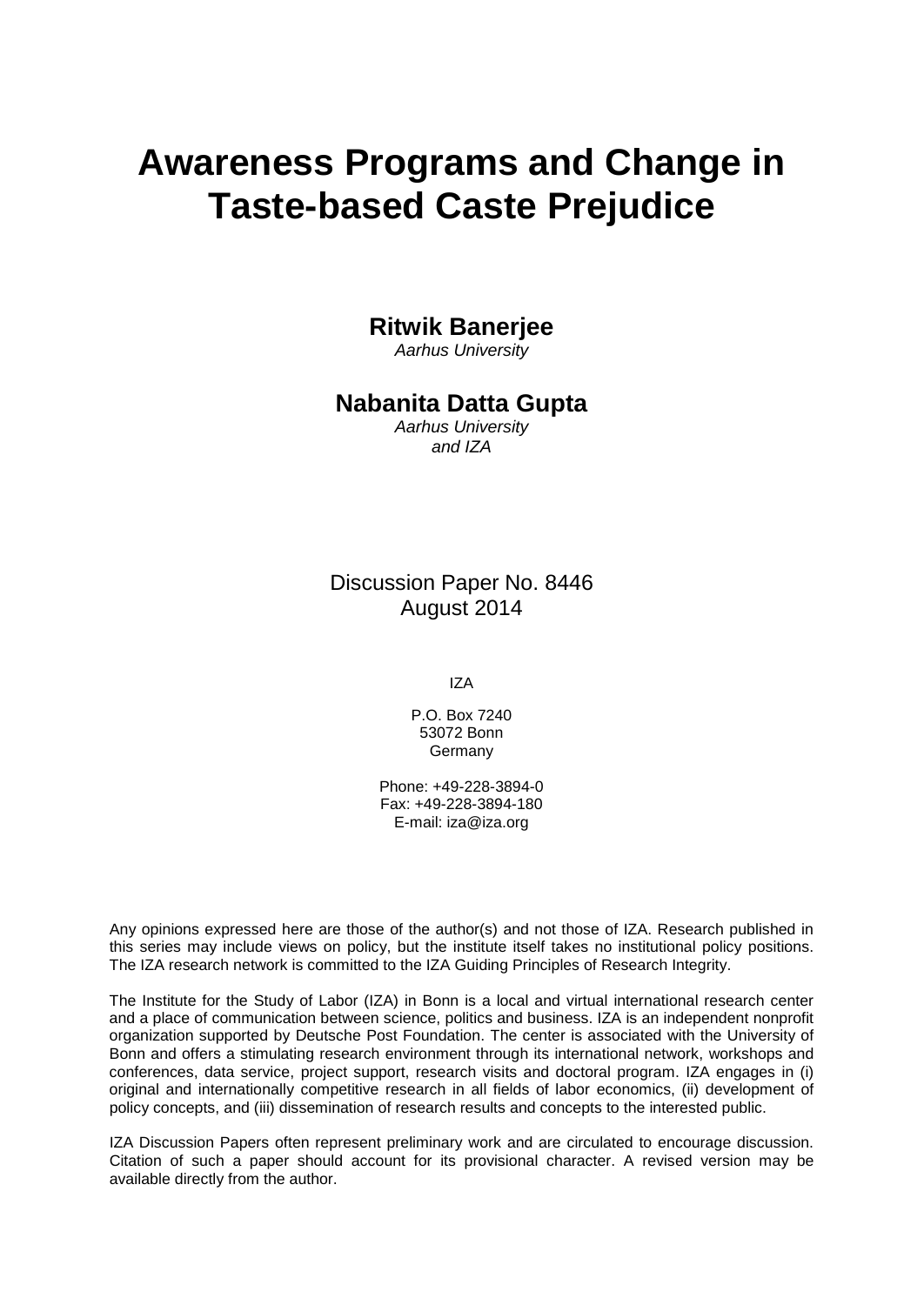IZA Discussion Paper No. 8446 August 2014

# **ABSTRACT**

# **Awareness Programs and Change in Taste-based Caste Prejudice[\\*](#page-1-0)**

Becker's theory of taste-based discrimination predicts that relative employment of the discriminated social group will improve if there is a decrease in the level of prejudice for the marginally discriminating employer. In this paper we experimentally test this prediction offered by Becker (1971) in the context of caste in India, with management students (potential employers in the near future) as subjects. First, we measure caste prejudice and show that awareness through a TV social program reduces implicit prejudice against the lower caste and the reduction is sustained over time. Second, we find that the treatment reduces the prejudice levels of those in the left tail of the prejudice distribution - the group which can potentially affect real outcomes as predicted by the theory. And finally, a larger share of the treatment group subjects exhibit favorable opinion about reservation in jobs for the lower caste.

JEL Classification: C91, O1, J15

Keywords: caste prejudice, taste-based discrimination, implicit association test, laboratory experiment, media influence

Corresponding author:

Nabanita Datta Gupta Department of Economics and Business Aarhus University Fuglesangs Allé 4 8210 Aarhus V Denmark E-mail: [ndg@econ.au.dk](mailto:ndg@econ.au.dk)

We thank Niels-Hugo Blunch, Nishith Prakash, Manuela Ciotti, Emma von Essen and participants of the Aarhus University INCLUDE project's start up workshop at ADRI, Patna for helpful comments. We also thank Sujoy Chakroborty, Bibek Banerjee, Raminder Kaur and Manas Pathak for their help in conducting the experiment. Funding from Danish Council for Independent Research | Social Sciences, grant no. DFF-1327-00037 is gratefully acknowledged.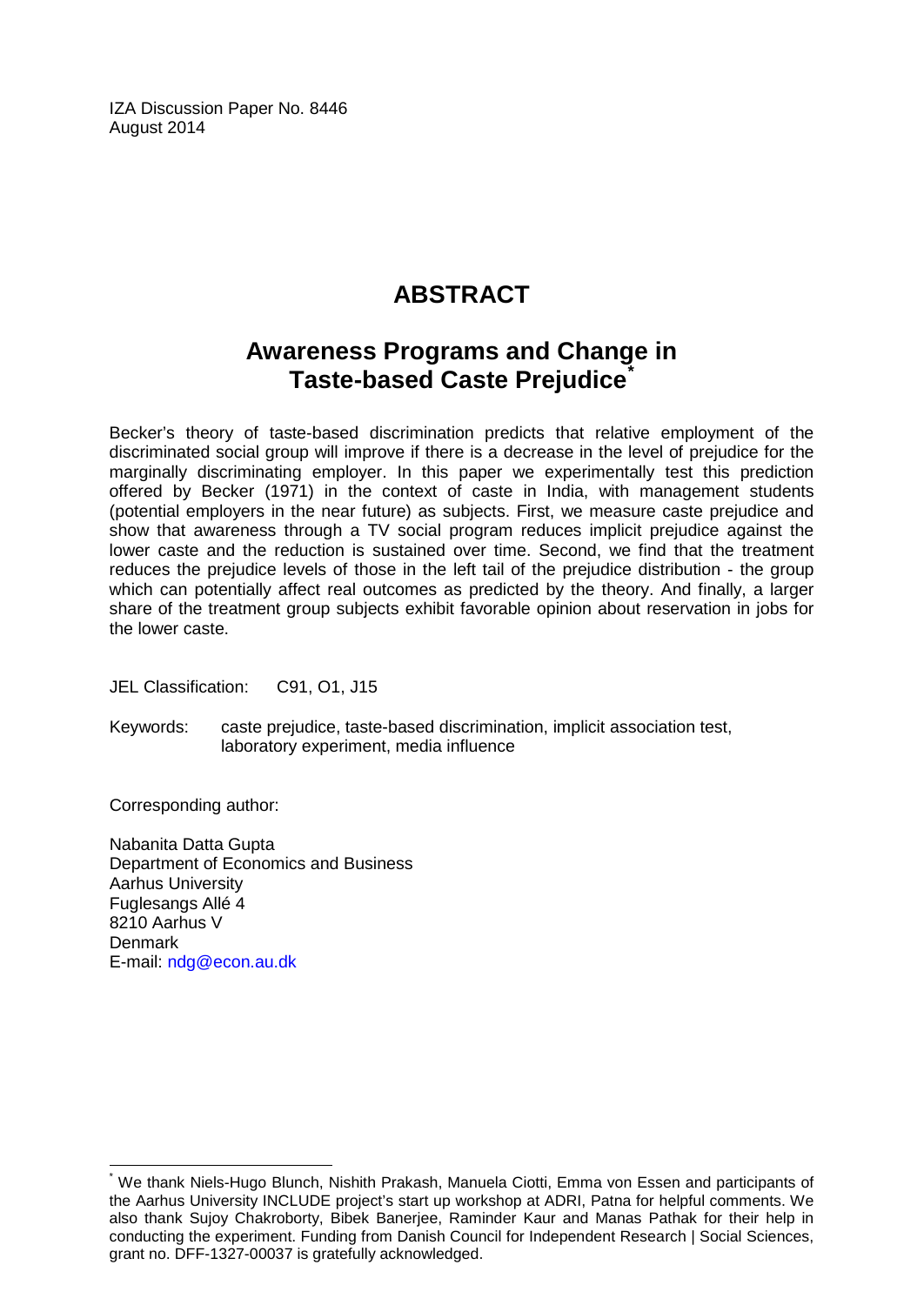## **1 Introduction**

Caste-based<sup>[1](#page--1-0)</sup> discrimination in India has very deep roots and thus presents a good setting for studying the origins of discrimination. At the same time, quota-based affirmative action policy has been adopted in a larger scale in India than elsewhere with reservation of public sector jobs, political seats and slots in higher educational institutions for the lowest-caste groups in society. No reservation however exists in the private sector. Despite a social setting different from that in which racial prejudice against African Americans is observed, the issue of caste-based discrimination can be studied under the framework of the Beckerian theory [\(Becker,](#page-16-0) [1971\)](#page-16-0) of taste biases.

Becker's theory makes an important prediction - a decrease in prejudice level against a social group will lead to an increase in employment and reduction in wage inequality for that social group but it is not the average prejudice level but the prejudice level held by the marginally discriminating employer, which matters. However the implication of this prediction has not been analyzed in the context of caste in India. Furthermore, few studies are able to exogenously manipulate the prevalent prejudice levels and thereby cleanly identify effect of prejudice on wage and hiring outcomes. This problem is further compounded by the fact that the menu of possible interventions by which prejudice may be affected is rather limited.

In this paper we experimentally test the predictions offered by Becker in the context of caste, with management students (potential employers in the near future) as subjects. We design a unique lab-based experiment by which prejudice levels of the subjects are exogenously altered. Our experiment exposes groups of observationally equivalent Masters level business school students at a prominent business school in Delhi to either a TV program on caste injustices or an innocuous TV cartoon program. Their prejudice levels are then measured by a caste relevant Implicit Attitude Test (IAT; [Rudman et al.](#page-18-0) [\(2001\)](#page-18-0)) available through the Project Implicit website<sup>[2](#page--1-0)</sup> and their opinions regarding job reservation recorded.

Our results show that the treated group who watch the TV program show significantly lower implicit bias and state a significantly higher preference for private sector job reservation. These effects persist even 3 months after the treatment is carried out. We rule out that the changed behavior in our study is induced by a celebrity effect of a famous Bollywood movie star hosting the program. Instead, we show that the treatment shifts the prejudice distribution of our sample of highly-educated business school students (likely future employers) mainly at the lower tail. This fact, coupled with the additional finding that the treatment significantly increases a desire for

<sup>1</sup>Caste is an age-old system of rigid social and ritual stratification of Indian society, implying the total exclusion of certain groups from the rights and opportunities for advancement. The most marginalized groups are the Scheduled Castes (SCs or Dalits) and the Scheduled Tribes (STs or tribals living in remote areas, or Adhivasis). Caste status is endogamous, rarely can be changed (except through religious conversion) and implies a rigid occupational specialization. The modern day caste-system is subdivided into almost 3,000 *jati* groupings, that are related in a complex way to the original *varna* subdivision [\(Deshpande,](#page-17-0) [2011\)](#page-17-0).

 ${}^{2}P$ roject Implicit is a multi-university research collaboration started in 1998 by aimed at systematically developing methods to elicit and measure automatic preferences.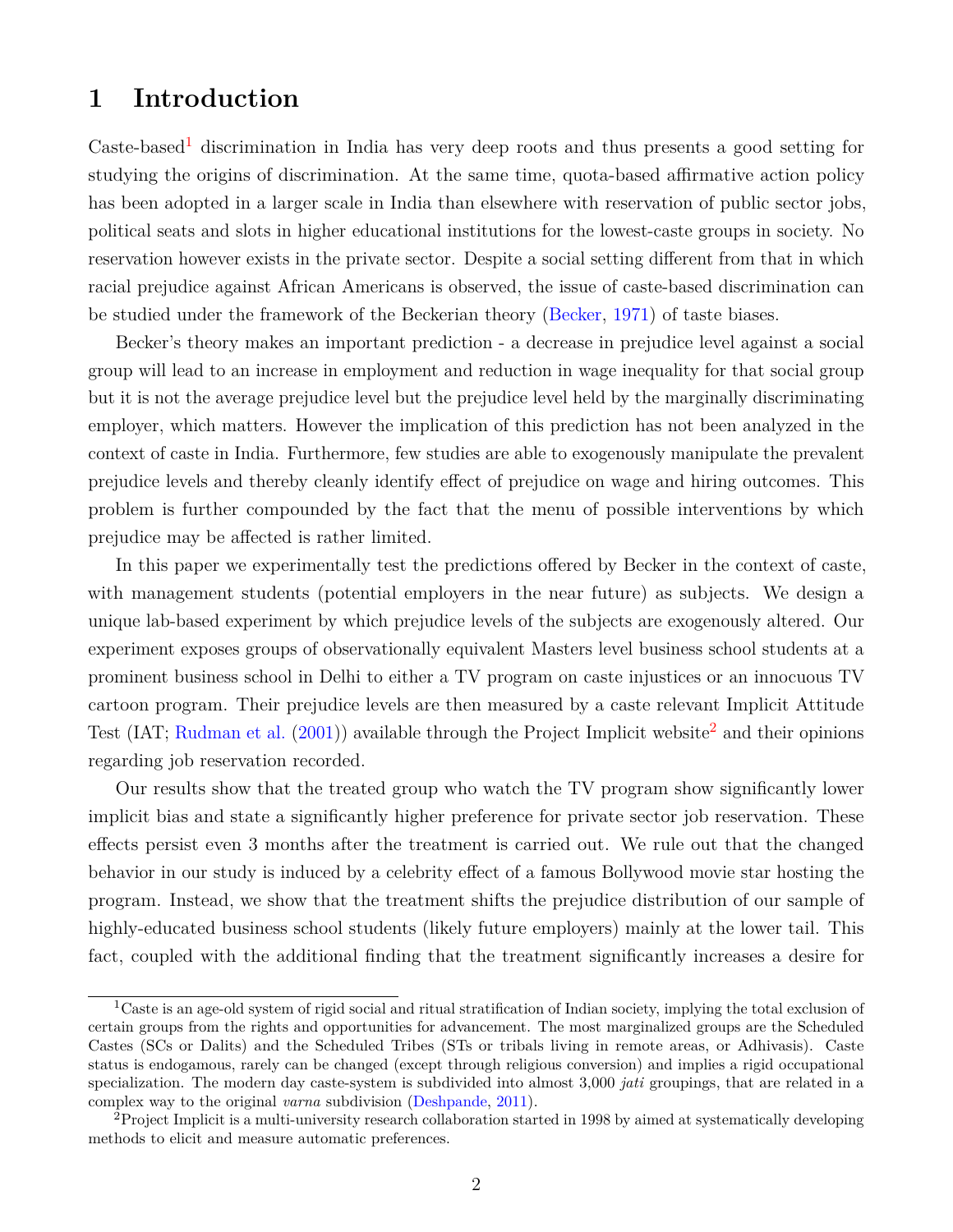private sector reservation indicates that caste-based discrimination in India by high-educated urban individuals is taste-based.

Thus our study is one of the first to characterize the nature of employer discrimination related to caste by exogenously manipulating prejudice levels in the lab. We also show that public awareness campaigns play an important instrumental role in reducing caste prejudice and its effect is persistent over time.

The rest of the paper is organized as follows: section 2 discusses the related literature, section 3 sketches a theoretical framework, section 4 lays out the experimental design and procedure, section 5 presents results, validation exercises and considers mechanisms and Section 6 provides a brief conclusion.

## **2 Related Literature**

An extensive literature on racial discrimination largely looking at the black-white differences in the US has evolved over the years (see [\(Altonji and Blank,](#page-16-1) [1999\)](#page-16-1)). Few empirical studies, however, directly measure taste-based prejudice and relate it labor market inequalities. [Charles and Guryan](#page-17-1) [\(2008\)](#page-17-1) who study the black-white wage gap in the US find that one quarter of the racial wage gap can be explained by prejudice. [Carlsson and Rooth](#page-16-2) [\(2011\)](#page-16-2) find similar results in the context of the ethnic wage gap in Sweden. In India, despite legislated policies on affirmative action, there still remains substantial employer discrimination by caste (documented by [Siddique](#page-18-1) [\(2011\)](#page-18-1), [Banerjee et](#page-16-3) [al.](#page-16-3) [\(2009\)](#page-16-3)). But we know little about the nature of the employer discrimination and what strategies to pursue to ameliorate employment conditions of the low caste. Unlike most studies which rely on evidence for discrimination indirectly (e.g. [Anwar](#page-16-4) [\(2012\)](#page-16-4) and [Fershtman and Gneezy](#page-17-2) [\(2001\)](#page-17-2) look at differences in the belief distribution and altruistic preference respectively), IAT allows us to directly measure levels of prejudice. [Rooth](#page-18-2) [\(2010\)](#page-18-2) takes this idea to Swedish data and relates automatic preferences with discrimination in hiring immigrants in Sweden.

We also draw on another emerging literature showing that public awareness programs distributed via social media have a big impact on behavior. Such programs generally operate by changing the social norm as opposed to through purely economic channels such as price, income, quota etc. For instance in Brazil [La Ferrara et al.](#page-17-3) [\(2012\)](#page-17-3) finds that a television soap opera portraying small families lead to significantly lower fertility among women who are exposed to it. Such an effect has also been found by [Kearney and Levine](#page-17-4) [\(2014\)](#page-17-4) who combine Nielsen ratings, Google searches and Twitter tweets following a US TV program (16 and Pregnant) documenting the late-term pregnancies and early days of motherhood of teen mothers. They quantify its effects on teen childbearing outcomes and attribute a 5.7% reduction in teen childbearing in the 18 months following the program which amounts to around one third of the overall decline in teen childbearing over this period. While this study found a longer lasting effect of a TV social program on behavior, other programs (paid political advertising via television ads) had short-lived effects on (voter) preferences such as the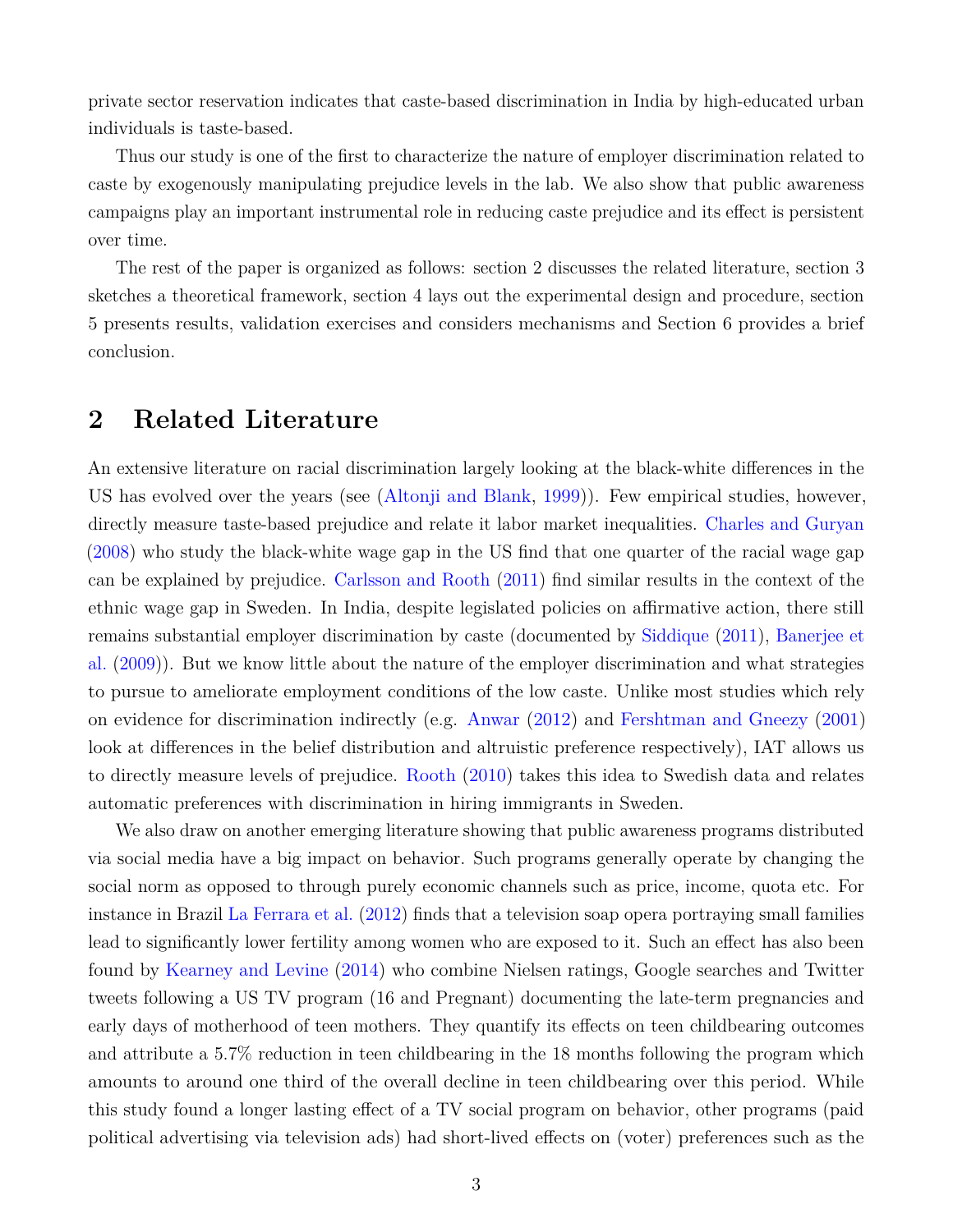one analyzed by [Gerber et al.](#page-17-5) [\(2011\)](#page-17-5).

Psychologists have taken this a layer deeper by examining how such interventions affect our behavioral primitive - automatic preference, which in turn aggregates to social norms. Such automatic preference is unwitting, unintentional and uncontrollable and thereby different from explicit preference; yet it has real consequence in terms of affecting social judgment and real outcomes such as hiring decisions [\(Rooth,](#page-18-2) [2010\)](#page-18-2). [Rudman et al.](#page-18-0) [\(2001\)](#page-18-0) found that diversity education administered by a likeable black professor over a period of 14 weeks reduced implicit prejudice by increasing contact with black students. Even in the short term, [Dasgupta and Rivera](#page-17-6) [\(2008\)](#page-17-6) find that situational exposure to positive gay role models reduced implicit prejudice against gay and lesbian people[3](#page--1-0) . In fact one of the early studies in Economics to use automatic preferences in understanding discrimination, [Bertrand et al.](#page-16-5) [\(2005\)](#page-16-5), notes that "manipulating" implicit preference and thereby remedying implicit discrimination is feasible and important as discriminating behavior can be partially reduced without requiring the discriminating agent to act against her will.

An IAT is a widely used computer based tool, designed to capture the automatic preferences vis-a-vis social groups, products or identity. It compares the speed of categorization in two different sorting conditions [\(Nosek et al.,](#page-18-3) [2005\)](#page-18-3). For example, the concepts "Low Caste" and "Bad" tend to be more strongly associated than the concepts "Low Caste" and "Good"; thus respondents are able to identify and categorize items faster in a condition in which items represent "Low Caste" and "Bad" than in which items representing "Low Caste" and "Good". The test computes scores by calculating the difference in speed of association between the two sorting conditions. The details of the scoring algorithm can be found in [Greenwald et al.](#page-17-7) [\(2003\)](#page-17-7).

In this paper we target a group of likely future Indian employers – the graduates of two prestigious business schools in Delhi – and explore their implicit attitudes relating to caste and test whether we can experimentally affect such attitudes and more directly, hiring preferences. Our aim is to look deeper into the nature of employer caste bias in India, its consequences on real labor market outcomes and instruments by which caste bias can be reduced.

# **3 Theoretical Framework**

In this section we revisit the seminal work of [Becker](#page-16-0) [\(1971\)](#page-16-0) on discrimination to examine what type of clear prediction can be derived in terms of employment and wage inequality in the presence of discrimination<sup>[4](#page--1-0)</sup>.

We assume that employers belong to the upper caste but workers may be hired from either low caste (*l*) or high caste (*h*). An employer's utility is *V<sup>i</sup>* and it depends on the profit earned

<sup>3</sup>For an excellent review of the literature on psychology see [Hardin and Banaji](#page-17-8) [\(2012\)](#page-17-8).

<sup>&</sup>lt;sup>4</sup>Models of statistical discrimination (due to [Arrow](#page-16-6) [\(1973\)](#page-16-6)), the alternative theory of discrimination, cannot generate observed patterns in employment and unemployment (for a review of how the two strands of theory compare see [Lang and Lehmann](#page-17-9) [\(2012\)](#page-17-9)). Thus taste-based discrimination models remain the most relevant tool to study hiring preferences of employers.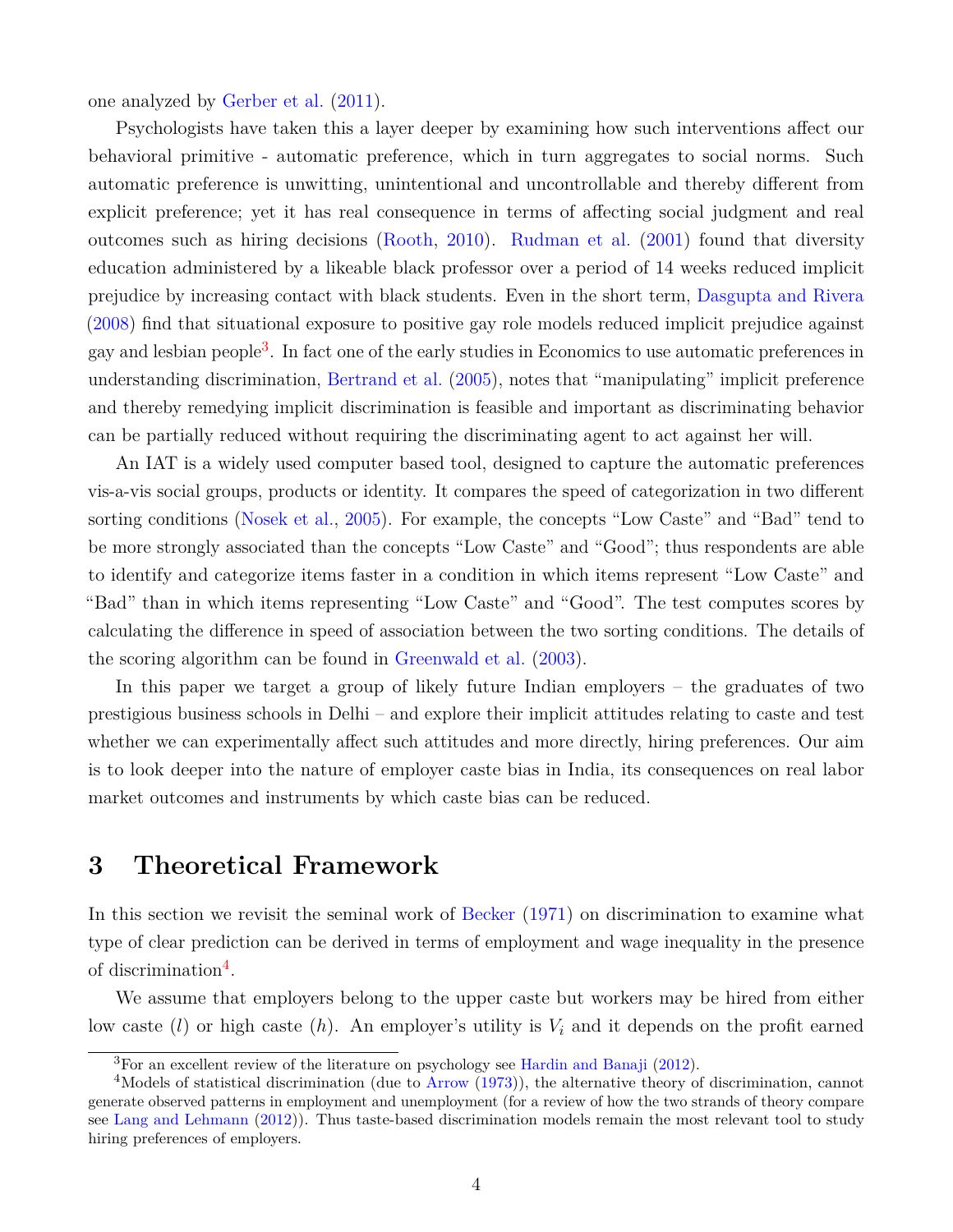*P*<sup>*i*</sup> and the taste disutility *d*<sup>*i*</sup> from employing a lower caste laborer (let us assume that  $d_i \sim F(.)$ with support from 0 to 1). Thus  $V_i = P_i - d_i L_l$  where  $P_i = f(L_l + L_h) - w_l L_l - w_h L_h$  is the earned profit from employing  $L_l$  low caste and  $L_h$  upper caste labor and  $f(.)$  is a CRS production function. Employers maximize  $V_i$  by choosing  $L_l$  and  $L_h$ . For interior solution  $L_l^*, L_h^* > 0$  the first order conditions are  $f'(L_l^* + L_h^*) = w_l + d_i$  and  $f'(L_l^* + L_h^*) = w_h$ . Thus an upper caste employer endowed with a taste disutility  $d_i$ , faces a perceived marginal cost of employing a low caste laborer  $w_l + d_i$ , whereas he faces  $w_h$  when facing a high caste laborer. Thus *i* hires a high caste laborer as long as  $w_h < w_l + d_i$  and a low caste laborer otherwise. Market clearing condition implies that  $w_h^*$  and  $w_l^*$  is obtained through equating labor supply and demand and the employer who is an indifferent discriminator, indexed by  $d^*$ , is the one for whom  $w_h^* = w_l^* + d^*$ . Thus all employers with  $d_i > d^*$  i.e. of mass  $1 - F(d^*)$  will employ upper caste workers and those with  $d_i < d^*$  i.e. of mass  $F(d^*)$  will employ lower caste. Becker terms the employer prejudice level  $d^*$  as the "marginally discriminating employer".

Now let us consider a thought experiment where due to some external intervention the distribution of *d*<sub>*i*</sub> shifts to the left i.e.  $d_i \sim G(.)$  such that  $G(d_i) > F(d_i)$ ,  $\forall i$ .

Prediction 1: The proportion of employers who will be willing to hire lower caste labor will be greater under  $G(.)$  than under  $F(.)$  i.e.  $G(d^*) > F(d^*)$ .

Prediction 2: The wage inequality between lower and higher caste labor will be lower (i.e.  $w_l/w_h$ ) will be higher) under  $G(.)$  than under  $F(.)$ .

Prediction 3: The extent of labor market inequalities (wage and employment) is driven by the discrimination level of the marginally discriminating employer.

Prediction 3 offers the important insight that wage and employment gaps should be systematically related not to the average prejudice level but to the marginal discriminator's prejudice level. It is difficult to empirically validate this prediction as it is hard to obtain the distribution of prevailing prejudice, which is further compounded by the fact that prejudice itself is difficult to measure precisely. It is even harder to know who the marginal discriminator is. Becker provides a simple rule of thumb that under some (not-so-outrageous) conditions, the marginal discriminator is the one who has the *p-th* percentile prejudice level given that the *p* is the proportion of the discriminated group in the population. In other words, if the share of the lower caste in India's population is 25% then the marginally discriminating upper caste employer is the one who has the 25th percentile prejudice level.

Closely tied to this theory, our study addresses three important questions. First, our experiment is one of the first to measure the (implicit) prejudice distribution among potential employers in the private corporate sector. Second, we aim to understand whether the instrument of awareness program is an effective policy instrument in so far as reducing the distribution of prejudice among potential employers. Third and most importantly, we examine which percentile the change in the prejudice distribution, if any, is coming from - this allows us to verify if the designed intervention is able to reduce the prejudice levels of the marginally discriminating employer. Getting more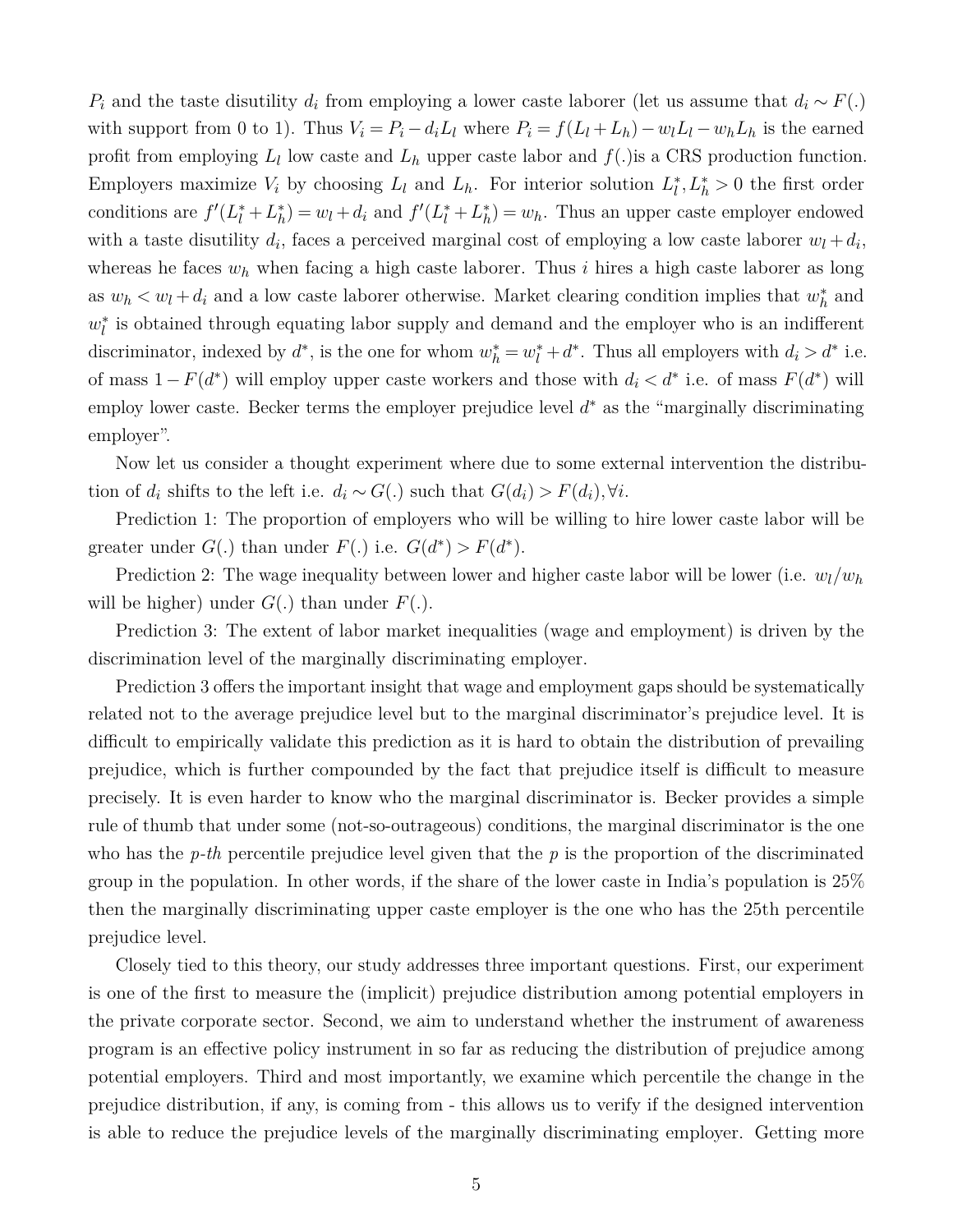lower caste labor hired by high caste employers is possible only when the change in distribution of *d<sup>i</sup>* is driven by a change in the marginally discriminating employer and not the average level of discrimination held by all employers. Finally, we cannot observe actual hiring decisions of the student subjects but we can proxy it by their opinion about job reservation. While admittedly the two are not the same, opinion about job reservation can be a good indicator of a future manager's preference about a low caste person's inclusion in the labor force. With that caveat, we shall analyze Prediction 1 i.e. if a shift in the distribution of  $d_i$  affects opinion about reservation-based affirmative action.

## **4 Experiment Design and Procedure**

Subjects are randomized into two treatment groups, which differ in the content of the video they watch. In one treatment they watch parts of an episode of a reality TV show - Satya Meva Jayate (SMJ), which documents the atrocities often meted out to lower caste people in India and the inequality of opportunity that follows. It further attempts to deliver a strong social message which indicts caste-based discriminatory behavior.

SMJ hosted by one of the most popular film stars in Bombay, was widely watched across India and dealt with a socially pressing issue in each episode. "Dignity for All" was one of the episodes and it dealt with caste-based social segmentation and discrimination in India. Subjects watch 30 minutes<sup>[5](#page--1-0)</sup> of the episode "Dignity for All" from the website of Satya Meva Jayate. In the control group subjects watch an episode of Tom and Jerry for thirty minutes. Tom and Jerry is chosen as a counterfactual as it has little cultural moorings and thus is likely to provide subjects with a neutral reference frame<sup>[6](#page--1-0)</sup>.

After watching the video for thirty minutes, subjects are directed to the Project Implicit website where they are asked to take the Caste - IAT. It is specifically designed to capture caste-based automatic preferences. In the test, subjects quickly categorize different word based stimuli (in our case it is surnames which denote caste) into left or right categories. If the stimulus belongs to the right (left) category, the right (left) key has to be pressed. An implicit prejudice against low caste will potentially show up as a response time differential. Based on this, IAT scores are computed and results generated. We ask the students to write down the results on the response sheet. It is important to note that the test scores are not observed, but what one observes is only the result of the test-taker. It is important to note that the results from the test are stated as one of the seven

<sup>&</sup>lt;sup>5</sup>The episode is one hour long, out of which 30 minutes including the most relevant parts are shown to the subjects.

<sup>6</sup>Tom and Jerry, a video series with universal appeal, consists of an ongoing cat and mouse chase, where the less clever but stronger and larger cat tries in vain to capture the tiny yet clever mouse. It turns out that more often than not, it is the tiny mouse which outwits the cat in the series. Thus not only the *cartoonisque* manner of representation but also the the characters exhibit no hierarchical content and thus is an appropriate counterfactual for us. If anything, it is a show of solidarity with the weak (mouse) and therefore may only bias the IAT ranks upward and thereby negate the treatment effect.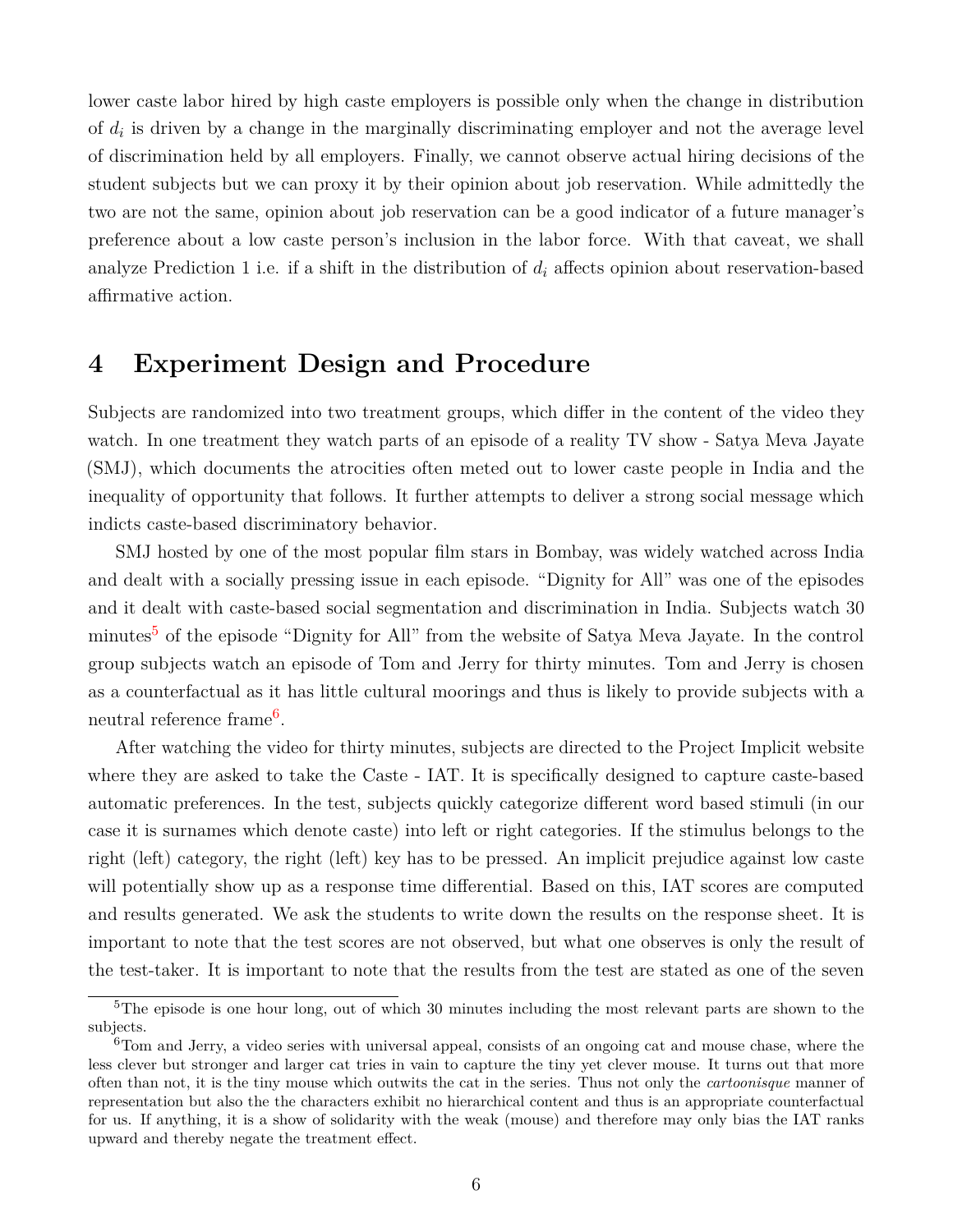alternatives. Since a subject sees one and only one of the following alternatives (see the Appendix for a screen-shot), it is impossible for her to falsify the true result and write something socially more desirable. In order to further prevent any falsification, the experimenter randomly matched the result on the computer screen with the one that the subject writes down on paper. The result is stated as one of the following seven alternatives -

- Strong automatic preference for Scheduled Caste compared to Forward Caste (level = 3)
- Moderate automatic preference for Scheduled Caste compared to Forward Caste (level = 2)
- Slight automatic preference for Scheduled Caste compared to Forward Caste (level  $= 1$ )
- No preference of for one caste over another (level  $= 0$ )
- Slight automatic preference for Forward Caste compared to Scheduled Caste (level  $= -1$ )
- Moderate automatic preference for Forward Caste compared to Scheduled Caste (level = -2)
- Strong automatic preference for Forward Caste compared to Scheduled Caste (level  $= -3$ )

For the purpose of empirical analysis, we convert the result into numerical scores levels as indicated above. The above design allows us to draw treatment effects between results from caste-based IAT score of those who watch the episode "Dignity for All" and that of those who watch Tom and Jerry.

In order to address whether the treatment effect is sustained over time, we followed the participants in the treatment over time. They take the caste-based IAT three months later again – this time without watching the relevant episode SMJ allowing us to map how the implicit preference change over time.

The experiment was conducted among MBA subjects at two reputed management training institutes in Delhi in India. MBA subjects provide an interesting subject pool for this experiment. The students are geared towards a private sector career where not only is there no caste-based reservation but representation of the lower castes is also small. The subject pool is also overwhelmingly upper caste and come from higher income strata. Unlike groups which are statedly biased and openly discriminate against lower castes, subjects in our sample represent that part of the population who most likely perceive themselves to be "neutral" and "unbiased" between castes but resist affirmative action mainly on grounds of efficiency.

Groups of students were randomly assigned to treatment or control. The instructions carefully explained the nature of the test. Since IAT required the test taker to associate different surnames with left and right categories, several examples of surnames and their caste affiliations were discussed. The experiment was done in two phases - in phase one (conducted in October, 2013 at International Management Institute), the treatment group had 29 subjects while the control had 30 subjects; in phase two (conducted in January, 2013 at Institute of Management Technology), the treatment and control groups had 18 and 17 subjects, respectively. Thus in all, the treatment and the control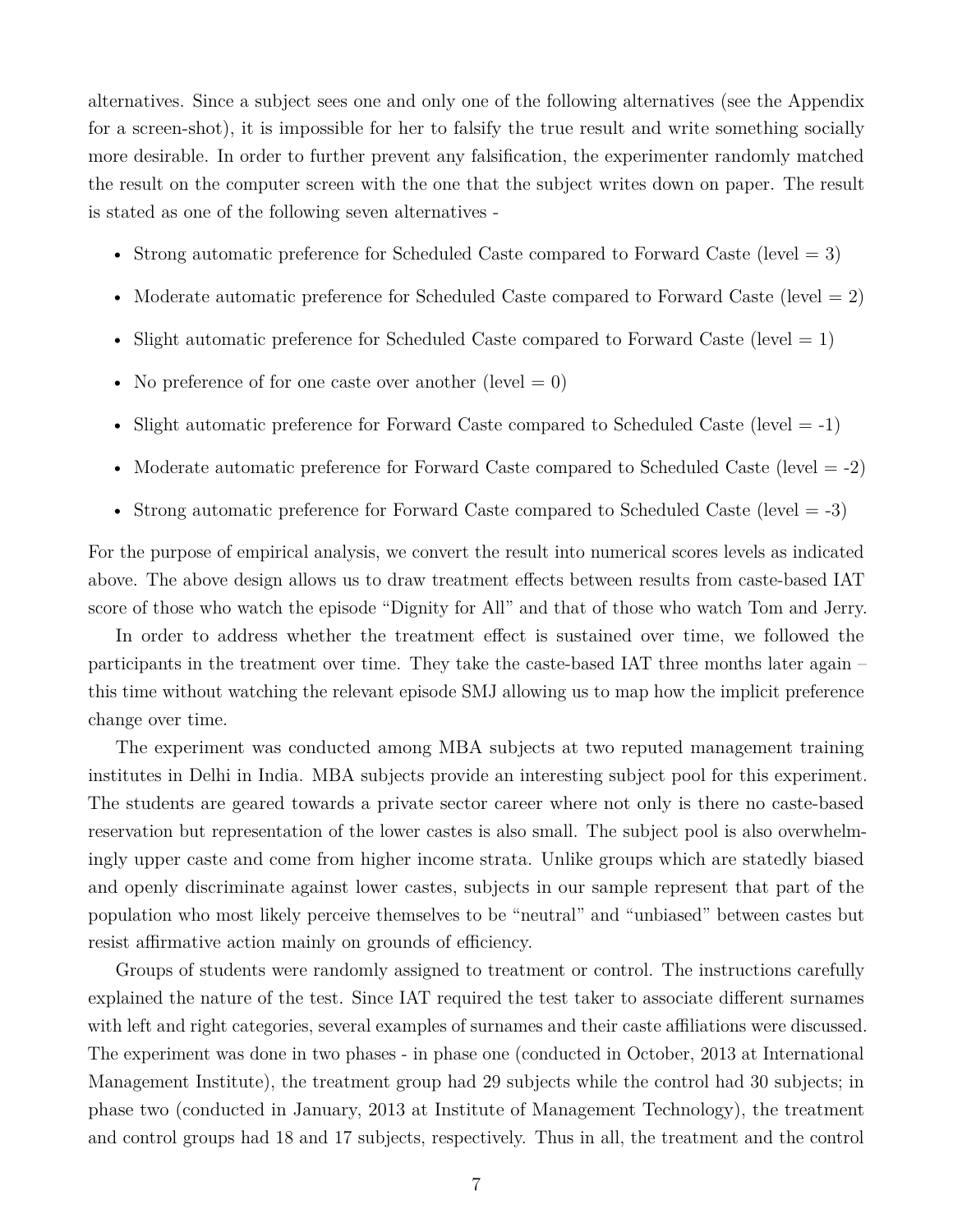### Figure 1: Distribution of IAT Level by Treatment status



Treatment 0 refers to the control group i.e. the group which watched Tom and Jerry. Treatment 1 refers to the treatment group i.e. the group which watched the Dignity for All episode of Satya Meva Jayate.

groups had 47 subjects each. However, out of the 29 subjects who had appeared in the treatment group phase one, 25 subjects came back to retake the test after 3 months (attrition rate was only 13% and the average rank of those who were unavailable was  $2^{\prime}$ . Subjects were paid Rs. 300 each for participating in the experiment for a session which lasted between 50 minutes and one hour. Subjects who took the IAT again three months later, were paid Rs. 200.

# **5 Results**

Figure 1 shows the distribution of the IAT levels by treatment status. Visual inspection reveals that the IAT level distribution for the treated group has more variance and is clearly righttranslated compared to the distribution for the control group. We formally test the difference in the distributions by treatment status. We perform the Jonckheere-Terpstra test which tests the null hypothesis that the distribution of the response variable does not vary across treatment groups. For our sample, the null is strongly rejected (*p*-value=0.007).

Descriptive statistics on the dependent variable and controls, separated by treatment status are

<sup>&</sup>lt;sup>7</sup>Given this data and anecdotal investigations into the reasons for attrition, we believe that selection will not be an issue in the subsequent empirical analysis.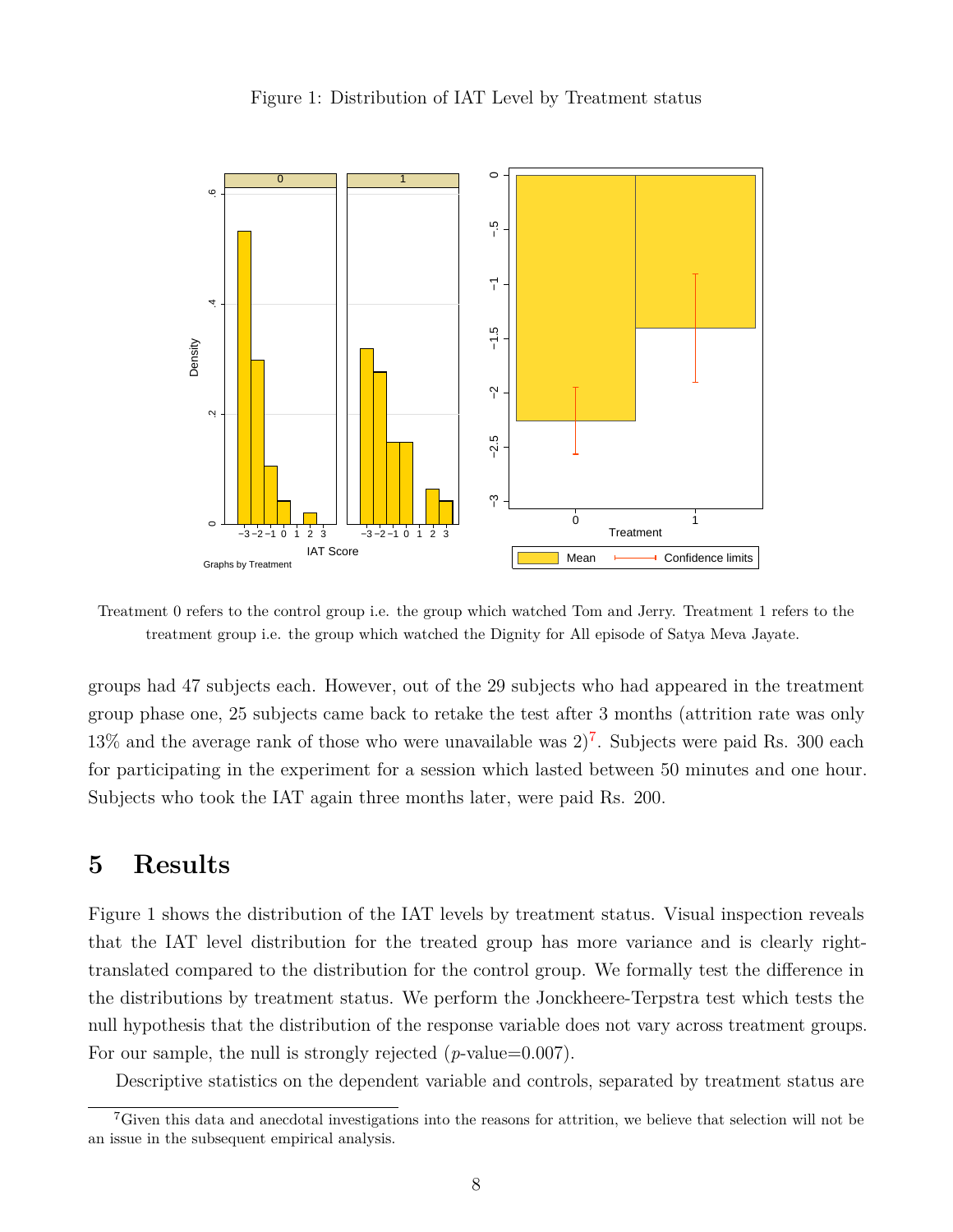shown in Table 1 below. The dependent variable is the IAT Level which ranges from -3 (strong automatic preference for Forward Caste compared to Scheduled Caste) to 3 (strong automatic preference for Scheduled Caste compared to Forward Caste). Both Treatment and Control groups show an implicit preference for the Forward Caste. However, the mean difference in IAT levels between Treated and Control is positive and highly significant, meaning that the Treated are more positively inclined toward the Scheduled Caste<sup>[8](#page--1-0)</sup>. The magnitude of the difference corresponds to nearly one IAT level. Thus, while the Control group on average has a moderate automatic preference for Forward Caste compared to Scheduled Caste, the Treated group has a slight automatic preference for Forward Caste compared to Scheduled Caste.

|                                | Control |      | Treatment |      | Difference |
|--------------------------------|---------|------|-----------|------|------------|
|                                | Mean    | S.D. | Mean      | S.D. |            |
| <b>IAT</b> level               | $-2.26$ | 1.05 | $-1.4$    | 1.69 | $0.851**$  |
| Share of Female                | 0.34    | 0.48 | 0.38      | 0.49 | $-0.04$    |
| Age                            | 23.81   | 1.66 | 24.3      | 1.25 | $-0.49$    |
| Sec. exam level                | 86.93   | 6.08 | 87.06     | 5.68 | $-0.13$    |
| Watched show before            | 0.32    | 0.47 | 0.51      | 0.51 | $-0.19$    |
| Religiosity                    | 2.53    | 0.88 | 2.6       | 0.92 | $-0.06$    |
| Reservation for Public Sector  | 0.27    | 0.45 | 0.4       | 0.5  | 0.13       |
| Reservation for Private Sector | 0.04    | 0.2  | 0.19      | 0.32 | $0.15**$   |
| N                              | 47      |      |           |      |            |

Table 1: Descriptive Statistics

<sup>†</sup> Note: \*\*\* p<0.01, \*\* p<0.05, \* p<0.1 corresponding to mean difference using a t-test.

There are no significant differences according to treatment status in any of the control variables – i.e. share of female, age, secondary level exam level, religiosity<sup>[9](#page--1-0)</sup> or whether subjects had watched the show before. In both groups, around two thirds of the subjects are male, the mean age is around 24 years and the score on their (national) secondary level exam is 87%, indicating that the subject pool is drawn from the higher end of the ability distribution. While 51% of the Treatment group had watched the show before, only 32% of the Control group had done so. The difference in the two shares is not, however, statistically significant<sup>[10](#page--1-0)</sup>. We can infer from these descriptive statistics that our subject pool, consisting of 1st and 2nd year business students drawn from business school in Delhi, is a homogeneous one.

 ${}^{8}$ The observed difference is not an institute specific feature - the average IAT levels in IMI are -2.3 and -1.2 while those in IMT are  $-2$  and  $-1.6$ , for control and treatment groups, respectively.

<sup>9</sup>Measured on an integer scale of 1 to 4 where 1 is Not at all religious and 4 is Highly religious.

<sup>&</sup>lt;sup>10</sup>We may be concerned that the Control group who was not exposed to the show may not have recalled watching it in the post-experiment survey. We cannot rule out that 'Watched show before' could be measured with error. This may potentially bias its effect downwards as well any variables correlated with it. The regression results are, however, robust to the addition of this variable, allaying any concerns about the presence of substantial measurement error.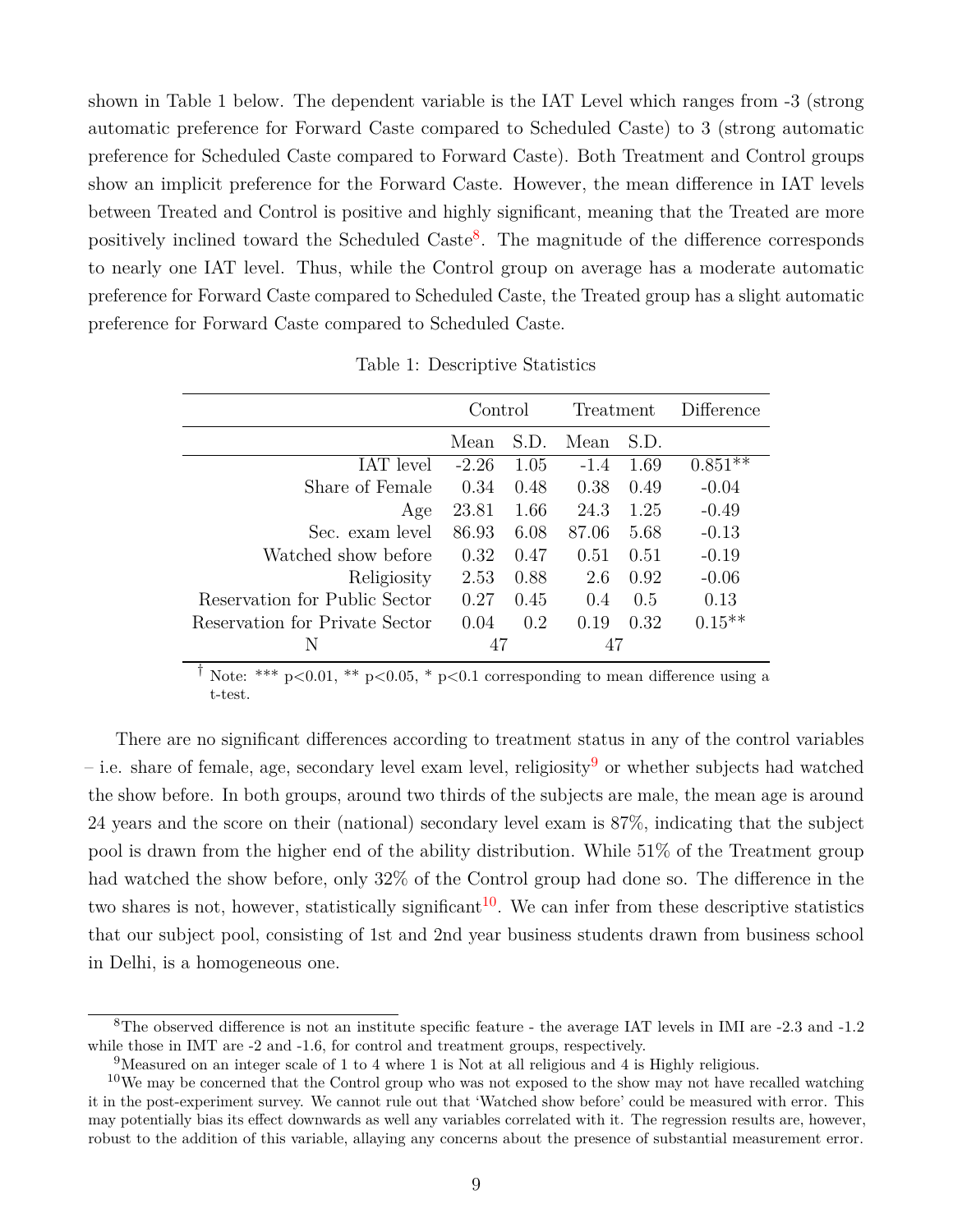### **Regression Results**

Results from simple OLS regressions treating the IAT level as a continuous variable are presented in Table 2 below. Control variables are added in successive specifications but improve the fit only marginally, which is to be expected based on the findings of the means analysis above. The basic result is that being exposed to the treatment (watching the TV show on caste injustices) increases the IAT level by around 0.87, i.e. nearly a full IAT level, which corresponds roughly to the difference in raw means. The only other significant estimate is on previous exam level and shows that the higher the secondary exam level the lower is the IAT level<sup>[11](#page--1-0)</sup>. Thus, the more high achieving students show a larger caste bias - a percentage point increase in secondary exam score leads to an increase of about 5% of an IAT level. The ordered nature of the dependent variable suggests an ordered categorical model (ordered probit) would be more appropriate than OLS. Model (6) estimates an ordered probit model and the main result remains unchanged. In a small sample such as this one, we are naturally concerned about the influence of outliers. The results of outlier tests based on the interquartile range showed no presence of serious outliers in the IAT level.

|  |  | Table 2: Regression Results |  |
|--|--|-----------------------------|--|
|--|--|-----------------------------|--|

<span id="page-11-0"></span>

|                     | (1)         | $\left( 2\right)$ | (3)        | (4)        | (5)        | (6)         |
|---------------------|-------------|-------------------|------------|------------|------------|-------------|
| Treatment           | $0.851***$  | $0.860***$        | $0.866***$ | $0.900***$ | $0.865***$ | $0.732***$  |
|                     | (0.290)     | (0.291)           | (0.298)    | (0.294)    | (0.306)    | (0.246)     |
| Age                 |             |                   | $-0.0110$  | $-0.0748$  | $-0.0616$  | $-0.0912$   |
|                     |             |                   | (0.106)    | (0.109)    | (0.113)    | (0.0896)    |
| Sec. Exam Score     |             |                   |            | $-0.0529*$ | $-0.0511*$ | $-0.0461**$ |
|                     |             |                   |            | (0.0268)   | (0.0272)   | (0.0211)    |
| Watched show before |             |                   |            |            | 0.157      | 0.162       |
|                     |             |                   |            |            | (0.309)    | (0.239)     |
| Religiosity         |             |                   |            |            | $-0.0558$  | $-0.0341$   |
|                     |             |                   |            |            | (0.166)    | (0.129)     |
| Constant            | $-2.255***$ | $-2.182***$       | $-1.916$   | 4.162      | 3.781      |             |
|                     | (0.205)     | (0.230)           | (2.562)    | (3.981)    | (4.127)    |             |
| Observations        | 94          | 94                | 94         | 94         | 94         | 94          |
| R-squared           | 0.085       | 0.090             | 0.091      | 0.129      | 0.132      | 0.056       |

<sup> $\dagger$ </sup> Note: Numbers below the coefficients represent the Standard errors. \*\*\* p<0.01, \*\*  $p<0.05$ , \*  $p<0.1$ . Outlier test showed 0.00% severe outliers. R-squared in (6) refers to pseudo-R-squared.

 $11$ It is worth noting though that the relation between IAT levels and secondary exam score is not strictly linear. This is evident from including a quadratic term of the exam score in the regression which shows that beyond 85% exam score caste bias starts to decrease again (not reported).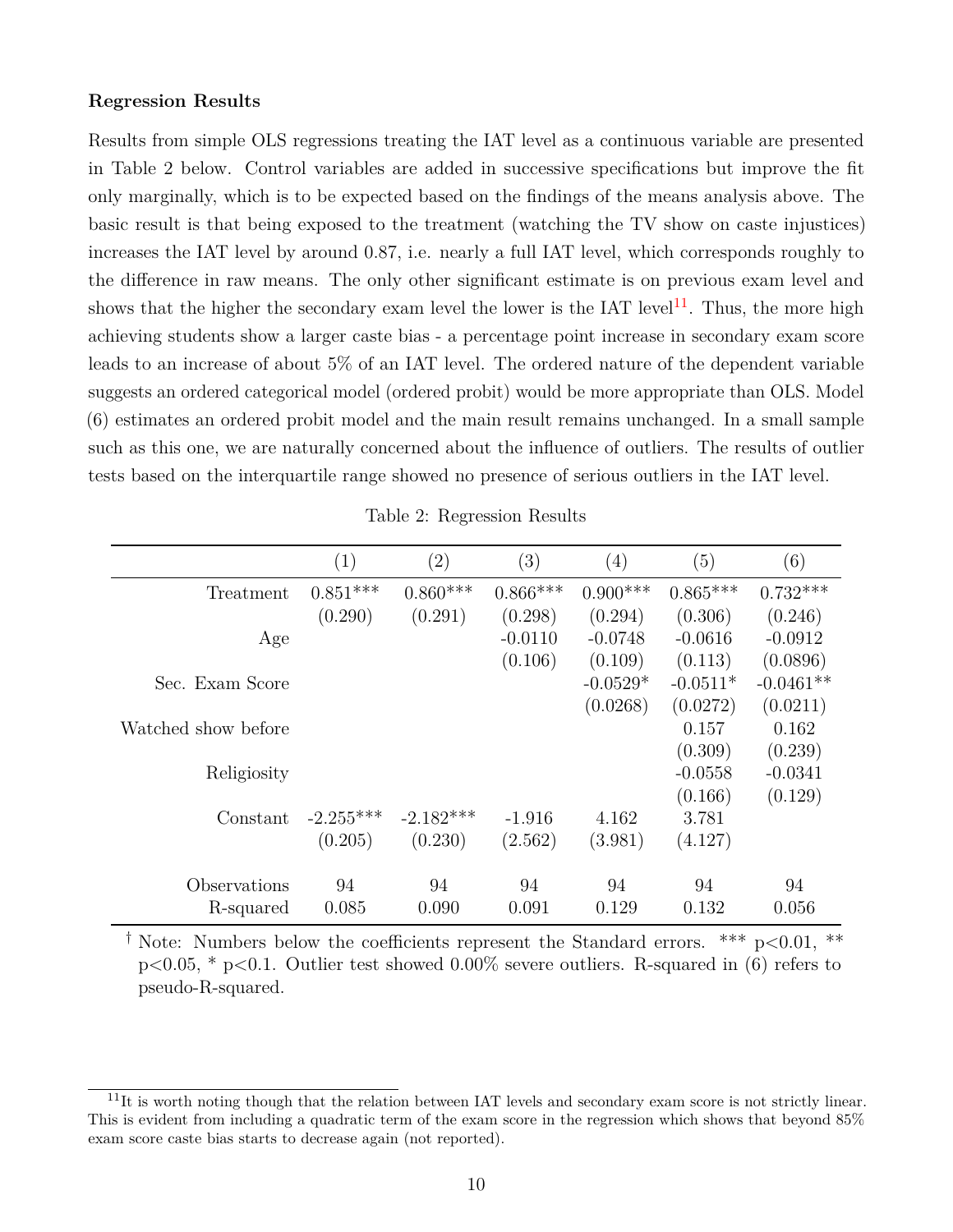### **Validation Exercise**

Since the IAT test measures implicit or deep-seated bias, we may worry that simply being exposed to a one ½ hour TV show induces a potentially spurious or short-term change in the treated subjects' preferences for the Scheduled Caste compared to the Forward Caste. We will explore this question in two ways: (1) We validate the findings above by comparing the differences in answers to two survey reported questions on whether the subject is in favor of public and private sector reservation for the lower castes. This also allows us to examine Prediction 1 from Section 2, namely a reduction in the discrimination leads to an increase in lower caste labor hiring (as proxied by job reservation opinion). (2) As mentioned earlier, we test the longer-run effect of the awareness program on implicit bias by asking treated subjects to take the IAT test 3 months after watching the TV show, but without watching the relevant episode SMJ again.

Regarding (1), unlike in the IAT which tests automatic associations, subjects have time to think about the questions on whether they are in favor of job reservation in the public and private sector. Thus their answers to these questions hence would reflect a more reasoned, conscious, and analytic belief.

40% of the subjects in the treatment group favored reservation in the public sector compared to 28% in the control group. A test of the difference showed that it was not statistically significant, Pearson Chi.sq(1)=1.706 (Pr=0.192). When it came to private sector reservation, 19% of the treated vs. 4% of the controlled were in favor. This difference was statistically significant at the  $5\%$  level, Pearson chi sq.  $(1)=5.045$  (Pr=0.025). Since public sector reservation is already in place, the issue of introducing private sector reservation is possibly a more contentious one. In this case, we find that the treated group (who is otherwise identical to the control group) displaying a significantly stronger preference for reserving jobs in the private sector for the Scheduled Castes. Regarding (2), Figure 2 shows the distribution of the change in the IAT level after 3 months for the subset of treated individuals who took the re-test. 60% of the retake sample shows either no change or a positive change (more positive towards Scheduled Caste) in their IAT level. This breaks down to 28% showing no change in their IAT level compared to the last test, and 32% having a change of  $>1$  IAT levels compared to the last test.  $40\%$  show a deterioration of their IAT level meaning an increase in implicitly held caste bias. Half this group, however, levels only 1 IAT level lower. We can conclude that a clear majority of our sample show no change or improve their IAT level 3 months later.Only 25 treated subjects participated in the 3-month follow-up even though they represent 86% of the first treated group. Whether these individuals participated because they have a more positive attitude towards the Scheduled Caste than other treated subjects in their group or because they responded more to the financial incentive cannot, unfortunately, be determined. There are, however, no significant differences in the compositional characteristics of the follow-up group compared to the treated group they were drawn from.

Finally, we also found that retakers' views on public and private sector reservation showed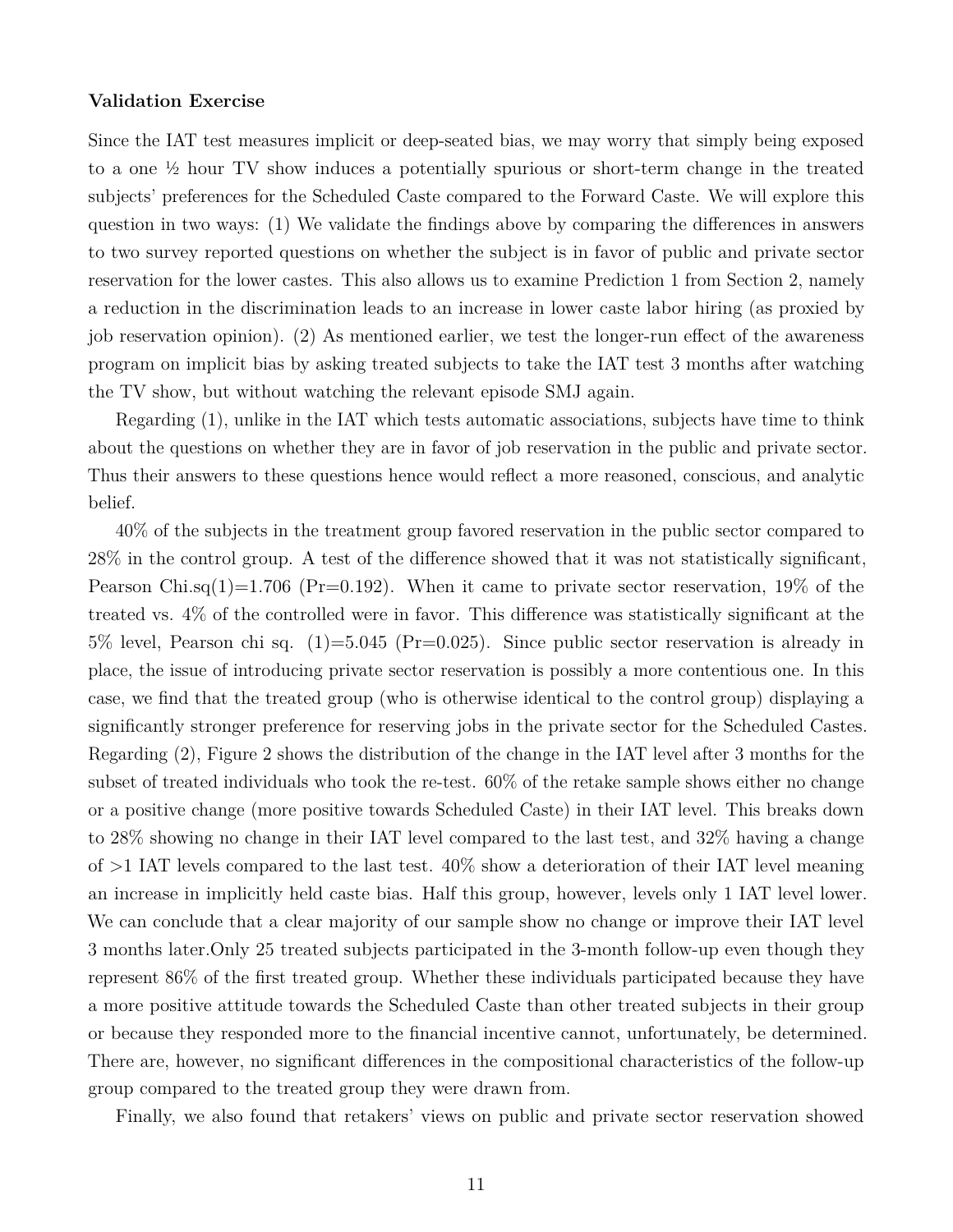### Figure 2: Distribution of the change in IAT level after three months



persistence over time. 40% (25%) of retakers favored public (private) sector reservation, which matches almost exactly what we found 3 months earlier for the treatment group as a whole except that retakers were even more positive about private sector reservation (25% vs. 19%).

## **Mechanisms**

Our results quite convincingly show that the awareness promoting TV program reduces treated subjects' implicit caste bias both in the short and longer-run. In this section, we explore some causal mechanisms. The reality show, Satya Meva Jayate (SMJ) was hosted by one of Bollywood's most popular current film stars, Aamir Khan. It is possible that a celebrity effect is at play whereby subjects are strongly influenced to adopt the values and opinions endorsed by a celebrity. Celebrities are perceived to be more trustworthy and credible than non-celebrities (a halo effect) and may come across as possessing a more authentic connection to the behavior or product they are endorsing even though they do not possess any particular expertise in that area. For instance, individuals are far more likely to accept health advice from celebrities even though they may be ill-informed on these issues [\(Hoffman and Tan,](#page-17-10) [2013\)](#page-17-10). This may arise in part through celebrities giving a clearer signal by inducing greater recall of the product and thereby enabling individuals to differentiate between otherwise similar products [\(Clark and Horstmann,](#page-17-11) [2013\)](#page-17-11). Celebrities may also lead the herd in getting individuals to imitate their choices leading to an informational cascade [\(Bikhchandani et al.,](#page-16-7) [1992\)](#page-16-7). In our set-up, subjects watched the TV program individually at their own computer workstations and were not allowed to interact or to discuss the contents with other subjects ruling out herd effects through informational cascade. Neither do we believe that a strong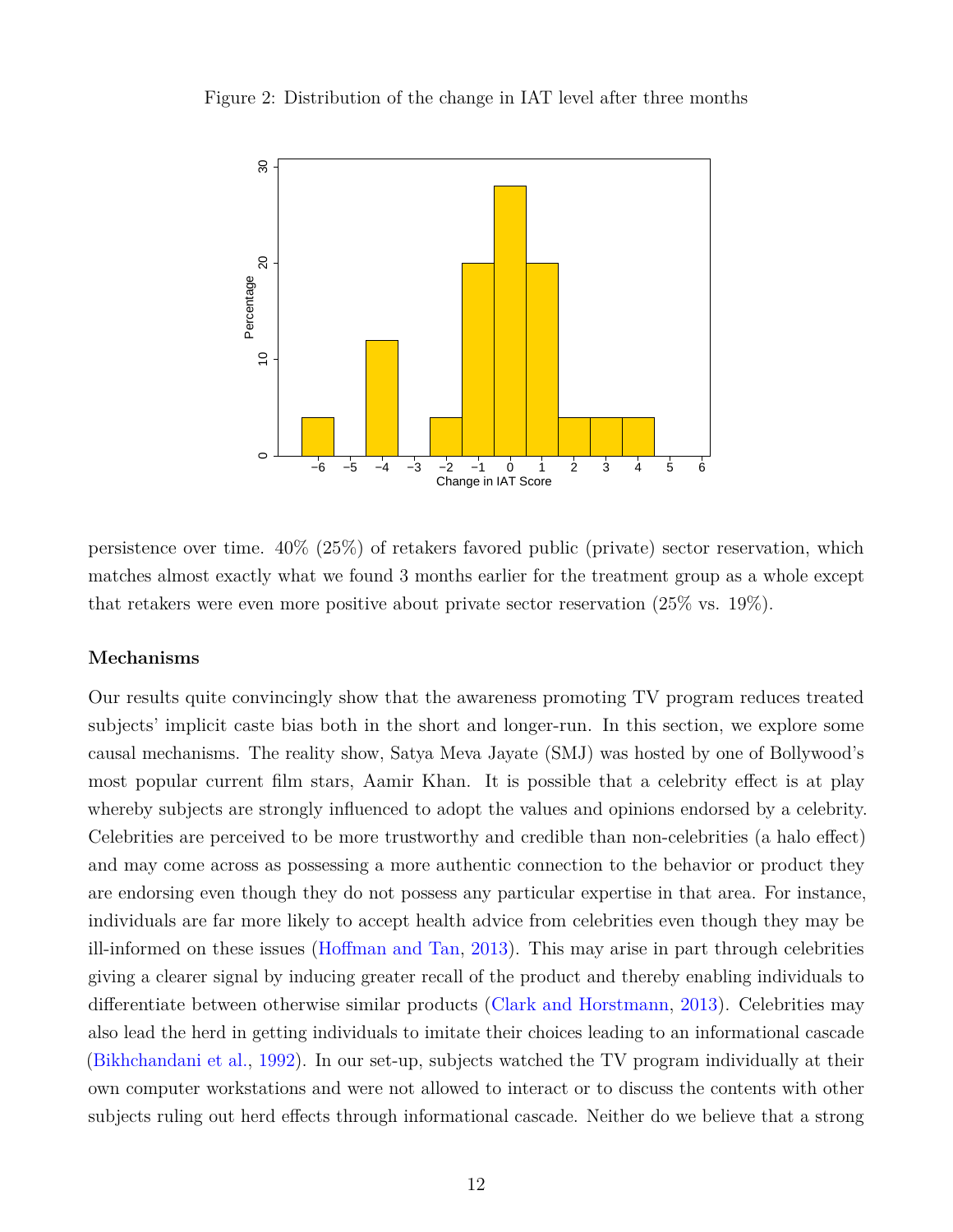halo effect is present. If this were the case, subjects watching the show for the first time would be affected to a greater extent by this celebrity factor. As mentioned earlier, the control for having watched the show before was positive, but most likely due to low power, was insignificant in the regressions. Furthermore, estimating the IAT level regression on the two subsamples separately (watched before, did not watch before) produced very similar treatment effects - the estimate is 0.84 (Prob $>|t|=0.09$ ) for the sample who had watched the show before and 0.79 (Prob $>|t|=0.04$ ) for that who had not watched the test before. Formally conducting a Chow test of equality of the treatment effect and group effect across the two subsamples failed to reject the null  $F(2,90) =$ 0.24, Prob  $>$  F = 0.7905. The possibility that we are picking up an experimenter demand effect is minimal too since automatic preferences, as measured by IAT, cannot be altered consciously.

We believe, instead, that the treatment effect is a direct effect of the content of the program reducing taste-based discrimination against the lower castes in India. One of the central predictions of Becker's theory of employer discrimination is that the relative hiring gap and the relative wage gap between majority and minority workers will be driven by the discriminatory preferences of the marginal employer who is just indifferent to hiring a majority or a minority worker, assuming firm sizes are all the same. This is because when the supply of minority workers is low, all minority workers will find employment with non-prejudiced employers who will pay them the same wage as majority workers. Where the wage gap arises is when the supply of minority workers exceeds the demand for them by non-prejudiced employers, forcing them to work (at lower wages) with prejudiced employers. The first prejudiced employer who is willing to hire a minority worker at a lower wage thus establishes the relative wage of minority and majority workers and hence the wage gap (Prediction 3). As it turns out, this is the not the most prejudiced employer but in fact the least prejudiced among the group of prejudiced employers.

Empirical support for this proposition has been found for the black-white wage gap in the U.S. [\(Charles and Guryan,](#page-17-1) [2008\)](#page-17-1) and for the ethic wage gap in Sweden [Carlsson and Rooth](#page-16-2) [\(2011\)](#page-16-2). [Charles and Guryan](#page-17-1) [\(2008\)](#page-17-1) was the first to empirically apply Becker's suggestion that the prejudice level of the marginal employer can be found at the *p*−th percentile of the majority employer prejudice distribution where  $p$  is the share of the workforce that consists of minority employees. Both papers access survey self-reported measures of prejudice and construct prejudice distributions on samples of individuals, not necessarily employers. [Charles and Guryan](#page-17-1) [\(2008\)](#page-17-1), however, do separate analyses for the high-educated (at least a college education) in their sample, who according to them are more likely to be employers than the average person. Individuals in our sample, similarly, are soon-to-be graduates of a prestigious business school in Delhi and represent a group of potential future employers. We estimate a quantile regression of the treatment effect on the prejudice level (measured as -1 times IAT level and thus the expected signs in Table [3](#page-15-0) are opposite to that of Table [2\)](#page-11-0) to check whether the treatment effect we find arising in the experiment originates in the lower tail of the prejudice distribution. The results appear in Table 3 below.

Here we can see that the treatment effect arises only at the left tail of the prejudice distribution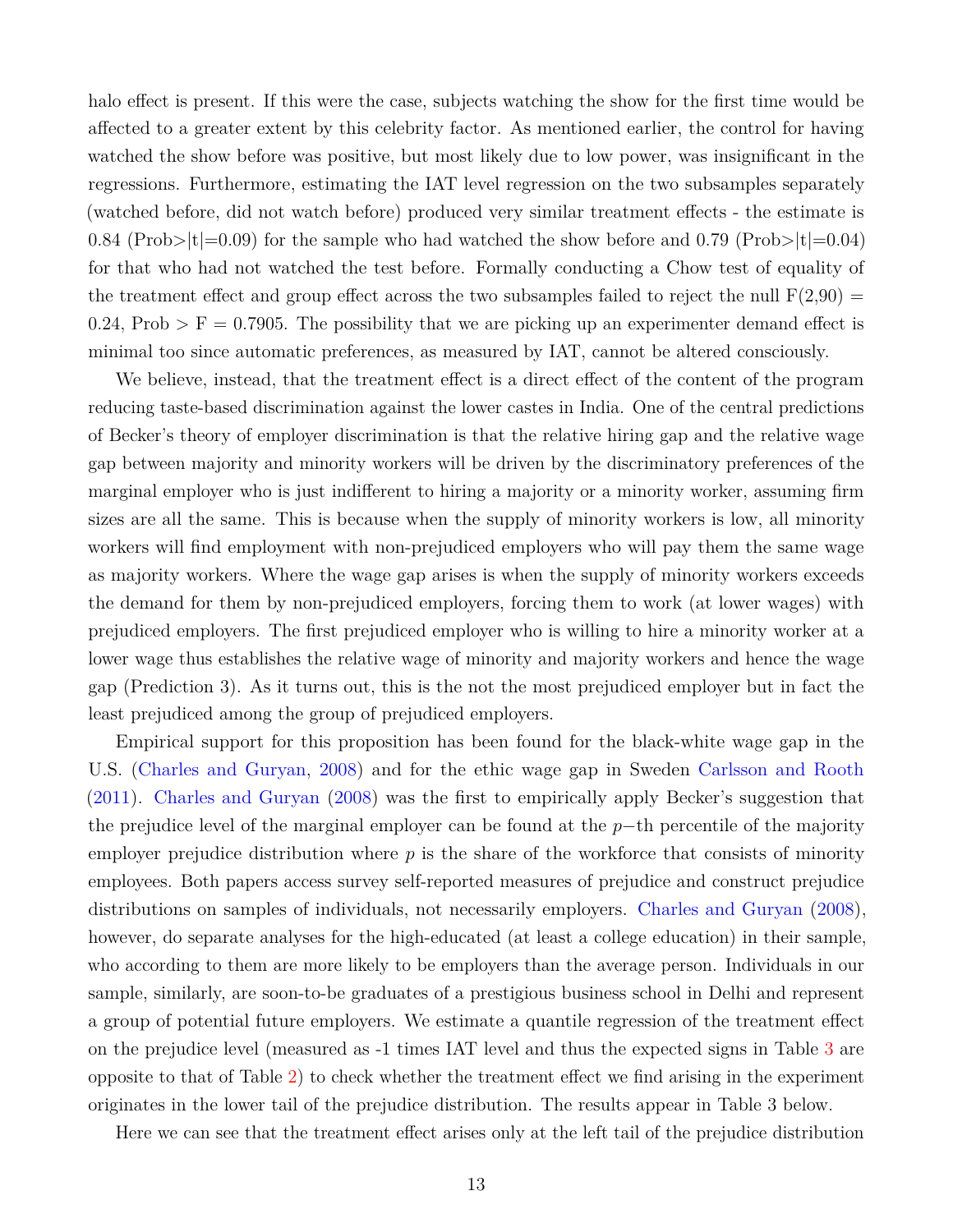<span id="page-15-0"></span>

| Variables    | 10th    | 25th              | 40th              | 50th              | 60th              | 75th              | 90 <sub>th</sub>   |
|--------------|---------|-------------------|-------------------|-------------------|-------------------|-------------------|--------------------|
| treatment    | $-3***$ | $-2**$            |                   | -1                |                   |                   |                    |
|              | (1.032) | (0.765)<br>$2***$ | (0.911)<br>$2***$ | (0.861)<br>$2***$ | (0.795)<br>$2***$ | (0.211)<br>$2***$ | (0.0860)<br>$2***$ |
| Constant     | (0.786) |                   |                   |                   |                   |                   |                    |
|              |         | (0.566)           | (0.603)           | (0.539)           | (0.432)           | (0.135)           | (0.0549)           |
| Observations | 94      | 94                | 94                | 94                | 94                | 94                | 94                 |

Table 3: Quantile Regression of the prejudice level on treatment

<sup>†</sup> Note: Numbers below the coefficients represent the Standard errors. \*\*\* p<0.01, \*\* p<0.05, \* p<0.1. Each column shows the result from *p-*th quantile rgeression.

of potential employers. For the treated group the prejudice is 3 and 2 levels lower for the control group and significant at the 10th and 25th percentile respectively but not significant elsewhere in the distribution including the median. It should be pointed out the sample is overwhelmingly Hindu upper caste<sup>[12](#page--1-0)</sup>, so the distribution approximately simulates the prejudice distribution of majority employers. The share of Scheduled Caste and Scheduled Tribe in the urban India's population is 15.4% while that in rural India is  $30\%$ <sup>[13](#page--1-0)</sup>. The proportion of lower caste in the workforce is approximately similar and thus awareness programs are capable of reducing the prejudice of at least the marginal employer. Further, the result from Table 3 above, coupled with the earlier finding that the treatment induced a desire to increase private sector reservation, implies that employer caste bias against the lower castes in India is taste-based because the findings accord with the predictions of Becker's employer discrimination model. Unlike the papers mentioned earlier, however, we are only able to test this on the employers' hiring preference and not for wage inequality. As Prediction 1 in the theory section shows, this is an equivalent test of the theory of taste-based discrimination.

# **6 Conclusion**

We expose business school students at two prominent business schools in Delhi to either a TV program on caste injustices or an innocuous TV cartoon program. Following the viewings, we test subjects' implicit caste biases via a caste IAT available through the Project Implicit website. Our results show that the treated group who watched the TV program showed significantly lower implicit bias and stated a higher preference for private sector job reservation. We also tested whether a longer-run treatment effect existed for a subset of the treated individuals and found that the lower bias levels either persisted or reduced even further 3 months after treatment for a majority of this group. That there is some evidence that the effect persists need further investigation in the future. Clearly, unlike priming, which is a subtle intervention with a short term effect, this intervention

 $12$ There were 2 lower caste subjects and 1 Muslim subject. Leaving them out does not change significance in mean difference in IAT ranks between treatments *p*−value=0.01.

<sup>13</sup>Census 2011, Government of India.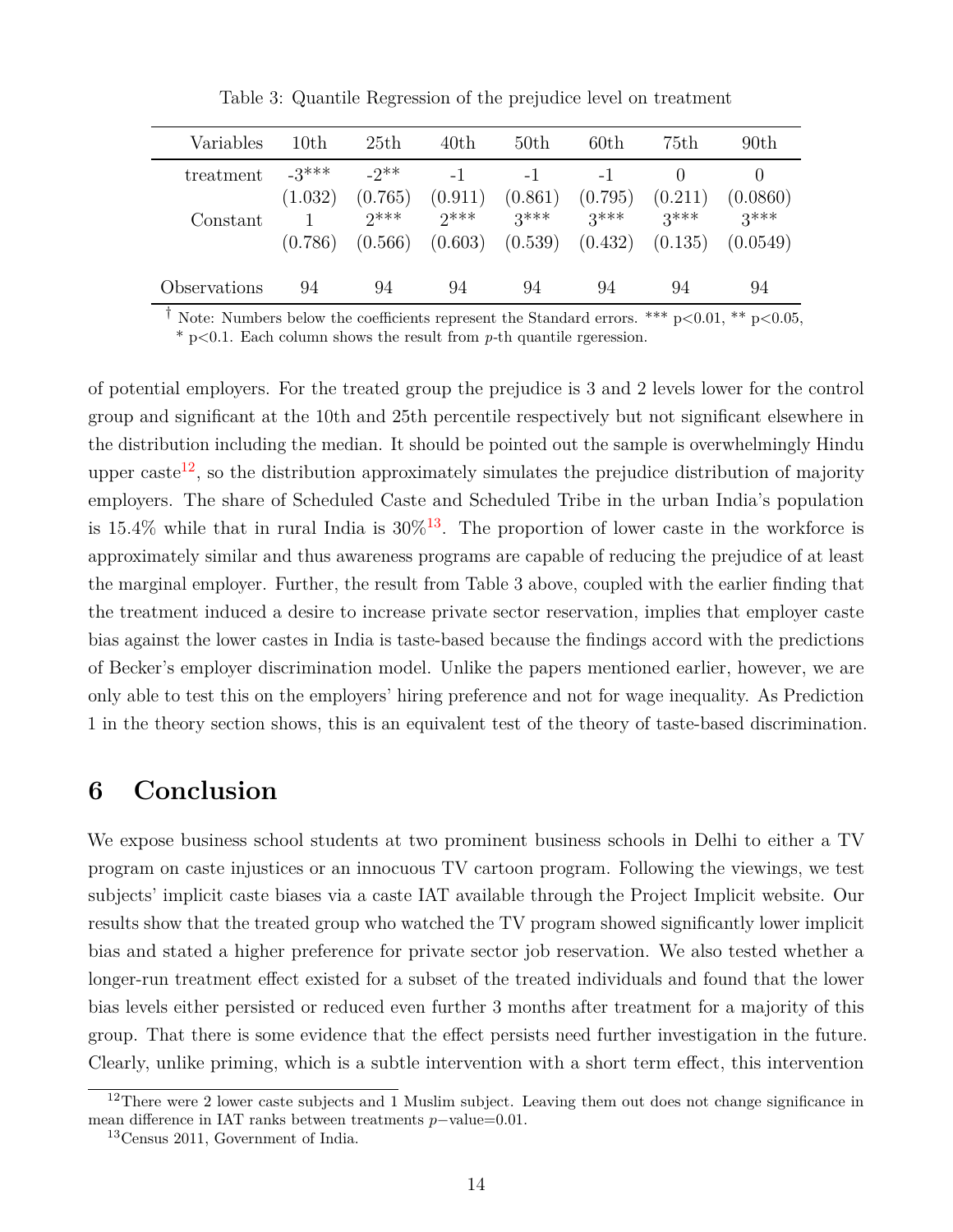seems to have a deeper bite. It is not entirely surprising though, since the intervention had a clear, strong moral content and may have set the subjects thinking about why they fared in the IAT as they did. However, the deeper processes involved in the observed long term persistence of effects need further investigations. We also argued that the effect does not come from the fact that a celebrity actor hosted the program as the treatment effect was identical across the group who had watched the show before and the group who watched the show for the first time. We bring further evidence that the treatment shifted the prejudice distribution of our sample of highly-educated business school students (likely future employers) mainly at the lower tail. This fact, coupled with the additional finding that the treatment significantly increased a desire for private sector reservation, indicates that caste-based discrimination in India by high-educated urban individuals is largely taste-based. It points to a potentially powerful role that awareness programs can play in reducing such bias.

# **References**

- <span id="page-16-1"></span>**Altonji, Joseph G. and Rebecca M. Blank**, "Race and gender in the labor market," in O. Ashenfelter and D. Card, eds., *Handbook of Labor Economics*, Vol. 3 of *Handbook of Labor Economics*, Elsevier, 1999, chapter 48, pp. 3143–3259.
- <span id="page-16-4"></span>**Anwar, Shamena**, "Testing for discrimination: Evidence from the game show Street Smarts," *Journal of Economic Behavior & Organization*, 2012, *81* (1), 268–285.
- <span id="page-16-6"></span>**Arrow, K.J.**, "The Theory of Discrimination," in Orley Ashenfelter and Albert Rees, eds., *Discrimination in Labor Markets*, Princeton University Press, 1973.
- <span id="page-16-3"></span>**Banerjee, Abhijit, Marianne Bertrand, Saugato Datta, and Sendhil Mullainathan**, "Labor market discrimination in Delhi: Evidence from a field experiment," *Journal of Comparative Economics*, 2009, *37* (1), 14 – 27.
- <span id="page-16-0"></span>**Becker, G.S.**, *The Economics of Discrimination* Economic Research Studies, University of Chicago Press, 1971.
- <span id="page-16-5"></span>**Bertrand, Marianne, Dolly Chugh, and Sendhil Mullainathan**, "Implicit Discrimination," *The American Economic Review*, 2005, *95* (2), pp. 94–98.
- <span id="page-16-7"></span>**Bikhchandani, Sushil, David Hirshleifer, and Ivo Welch**, "A Theory of Fads, Fashion, Custom, and Cultural Change as Informational Cascades," *Journal of Political Economy*, 1992, *100* (5), pp. 992–1026.
- <span id="page-16-2"></span>**Carlsson, Magnus and Dan-Olof Rooth**, "Employer Attitudes, the Marginal Employer and the Ethnic Wage Gap," *IZA, Discussion Paper*, 2011, (6227).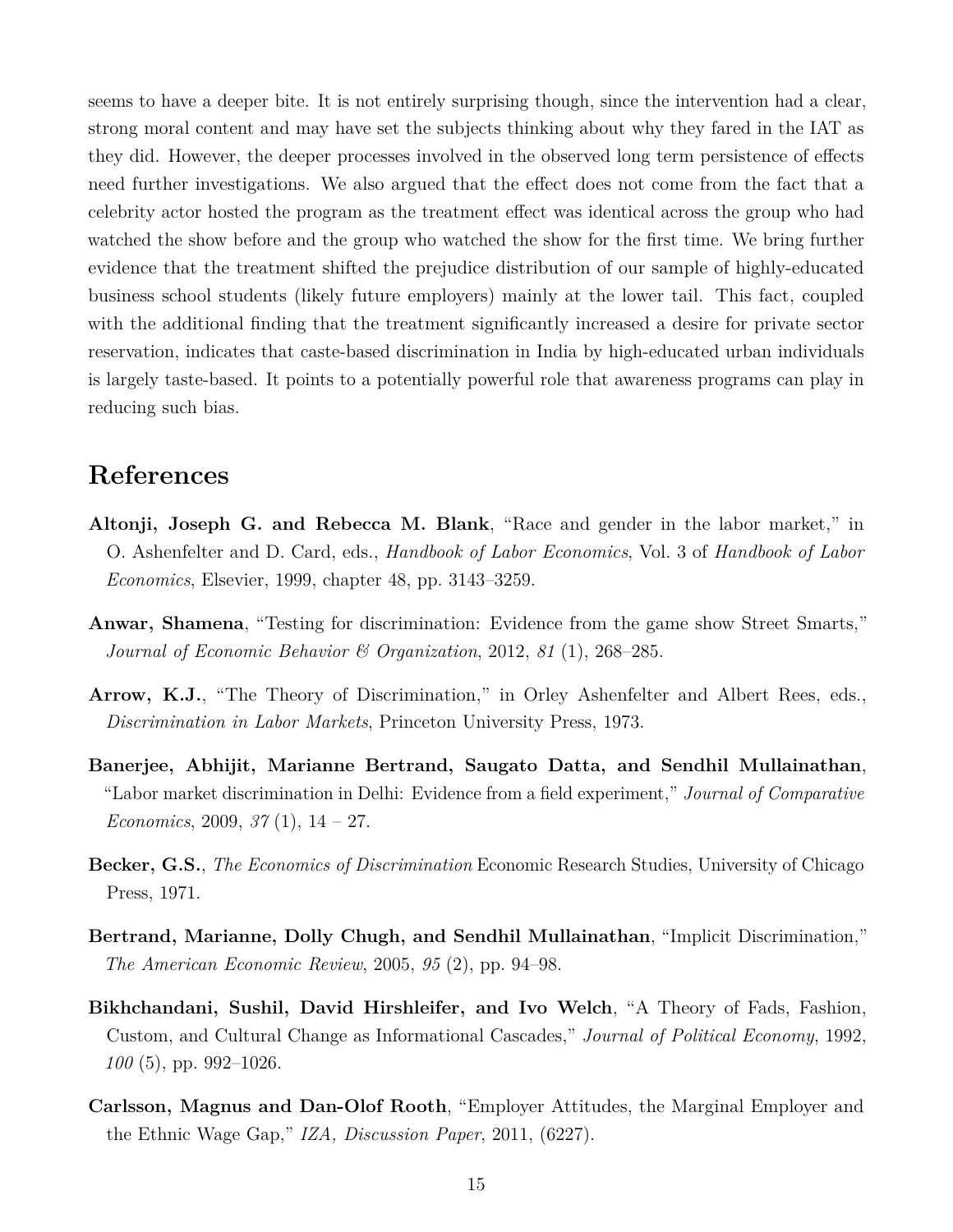- <span id="page-17-1"></span>**Charles, Kerwin Kofi and Jonathan Guryan**, "Prejudice and Wages: An Empirical Assessment of Becker's The Economics of Discrimination," *Journal of Political Economy*, October 2008, *116* (5), 773–809.
- <span id="page-17-11"></span>**Clark, C. Robert and Ignatius J. Horstmann**, "A model of advertising format competition: on the use of celebrities in ads," *Canadian Journal of Economics/Revue canadienne d'économique*, 2013, *46* (4), 1606–1630.
- <span id="page-17-6"></span>**Dasgupta, Nilanjana and Luis M. Rivera**, ""Unlearning" automatic biases: the malleability of implicit prejudice and stereotypes," *Social Cognition*, Feb 2008, *26* (1), 122–23.
- <span id="page-17-0"></span>**Deshpande, Ashwini**, *Deshpande: The Grammar of Caste - Economic Discrimination in Contemporary India* number 9780198072034. In 'OUP Catalogue.', Oxford University Press, 2011.
- <span id="page-17-3"></span>**Ferrara, Eliana La, Alberto Chong, and Suzanne Duryea**, "Soap Operas and Fertility: Evidence from Brazil," *American Economic Journal: Applied Economics*, 2012, *4* (4), 1–31.
- <span id="page-17-2"></span>**Fershtman, Chaim and Uri Gneezy**, "Discrimination In A Segmented Society: An Experimental Approach," *The Quarterly Journal of Economics*, 2001, *116* (1), 351–377.
- <span id="page-17-5"></span>**Gerber, Alan S., James G. Gimpel, Donald P. Green, and Daron R. Shaw**, "How Large and Long-lasting Are the Persuasive Effects of Televised Campaign Ads? Results from a Randomized Field Experiment," *American Political Science Review*, 2 2011, *105*, 135–150.
- <span id="page-17-7"></span>**Greenwald, A G, B A Nosek, and Banaji M R**, "Understanding and using the Implicit Association Test: I. An improved scoring algorithm," *Journal of Personality and Social Psychology*, 2003, *85* (2), 197–216.
- <span id="page-17-8"></span>**Hardin, Curtis D. and Mahzarin R. Banaji**, "The Nature of Implicit Prejudice: Implications for Personal and Public Policy," in Eldar Shafir, ed., *The Behavioral Foundations of Public Policy*, Princeton University Press, 2012.
- <span id="page-17-10"></span>**Hoffman, Steven J and Charlie Tan**, "Following celebrities' medical advice: meta-narrative analysis," *BMJ*, 12 2013, *347.*
- <span id="page-17-4"></span>**Kearney, Melissa S. and Phillip B. Levine**, "Media Influences on Social Outcomes: The Impact of MTV 's 16 and Pregnant on Teen Childbearing," Working Paper 19795, National Bureau of Economic Research January 2014.
- <span id="page-17-9"></span>**Lang, Kevin and Jee-Yeon K. Lehmann**, "Racial Discrimination in the Labor Market: Theory and Empirics," *Journal of Economic Literature*, December 2012, *50* (4), 959–1006.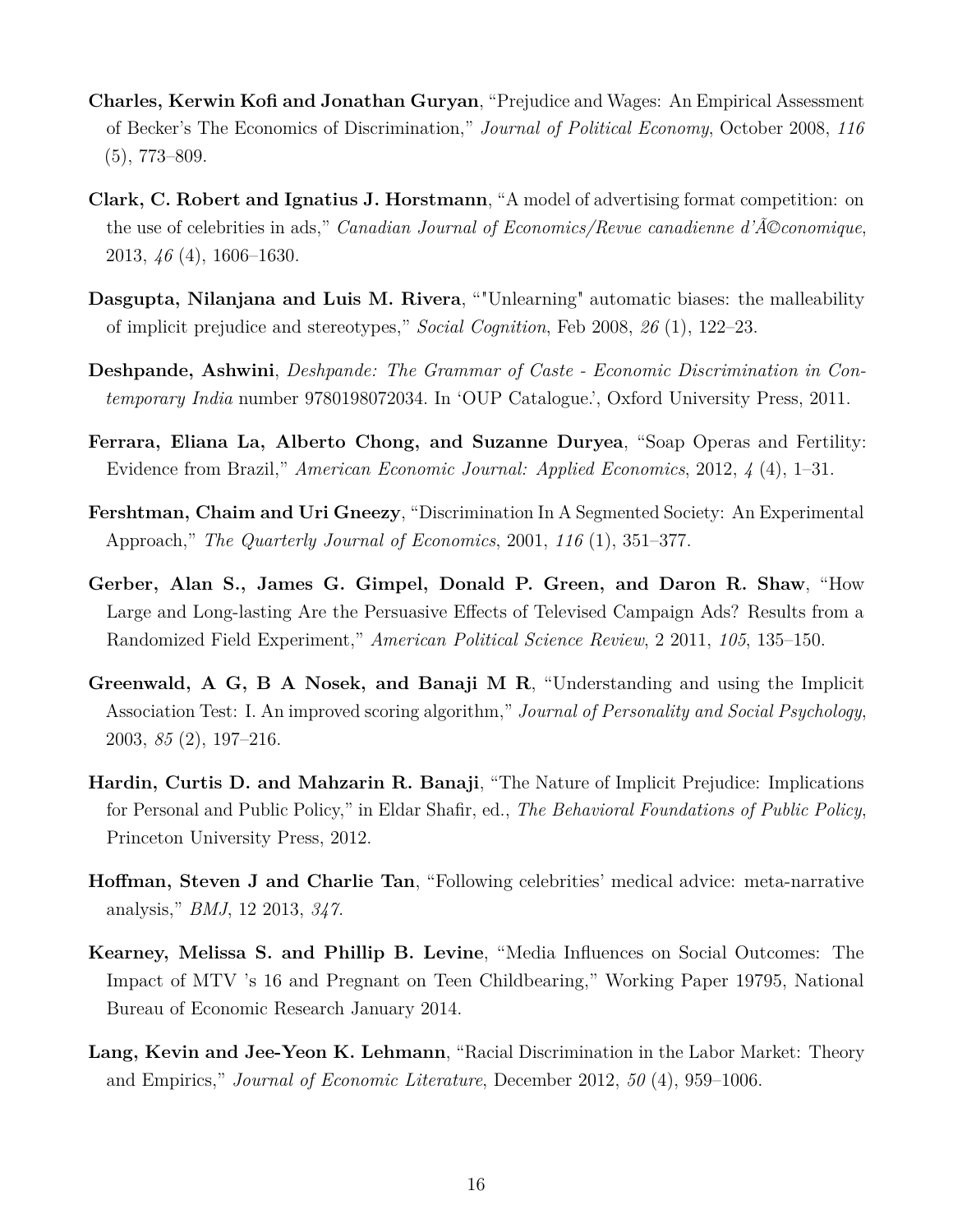- <span id="page-18-3"></span>**Nosek, B A, A G Greenwald, and Banaji M R**, "Understanding and using the Implicit Association Test: II. Method variables and construct validity," *Personality and Social Psychology Bulletin*, 2005, *31* (2), 166–80.
- <span id="page-18-2"></span>**Rooth, Dan-Olof**, "Automatic associations and discrimination in hiring: Real world evidence," *Labour Economics*, June 2010, *17* (3), 523–534.
- <span id="page-18-0"></span>**Rudman, L A, R D Ashmore, and M L Gary**, ""Unlearning" automatic biases: the malleability of implicit prejudice and stereotypes," *Journal of Personality and Social Psychology*, Nov 2001, *81* (5), 856–68.
- <span id="page-18-1"></span>**Siddique, Zahra**, "Evidence on Caste Based Discrimination," *Labour Economics*, 2011, *18, Supplement 1* (0), S146 – S159.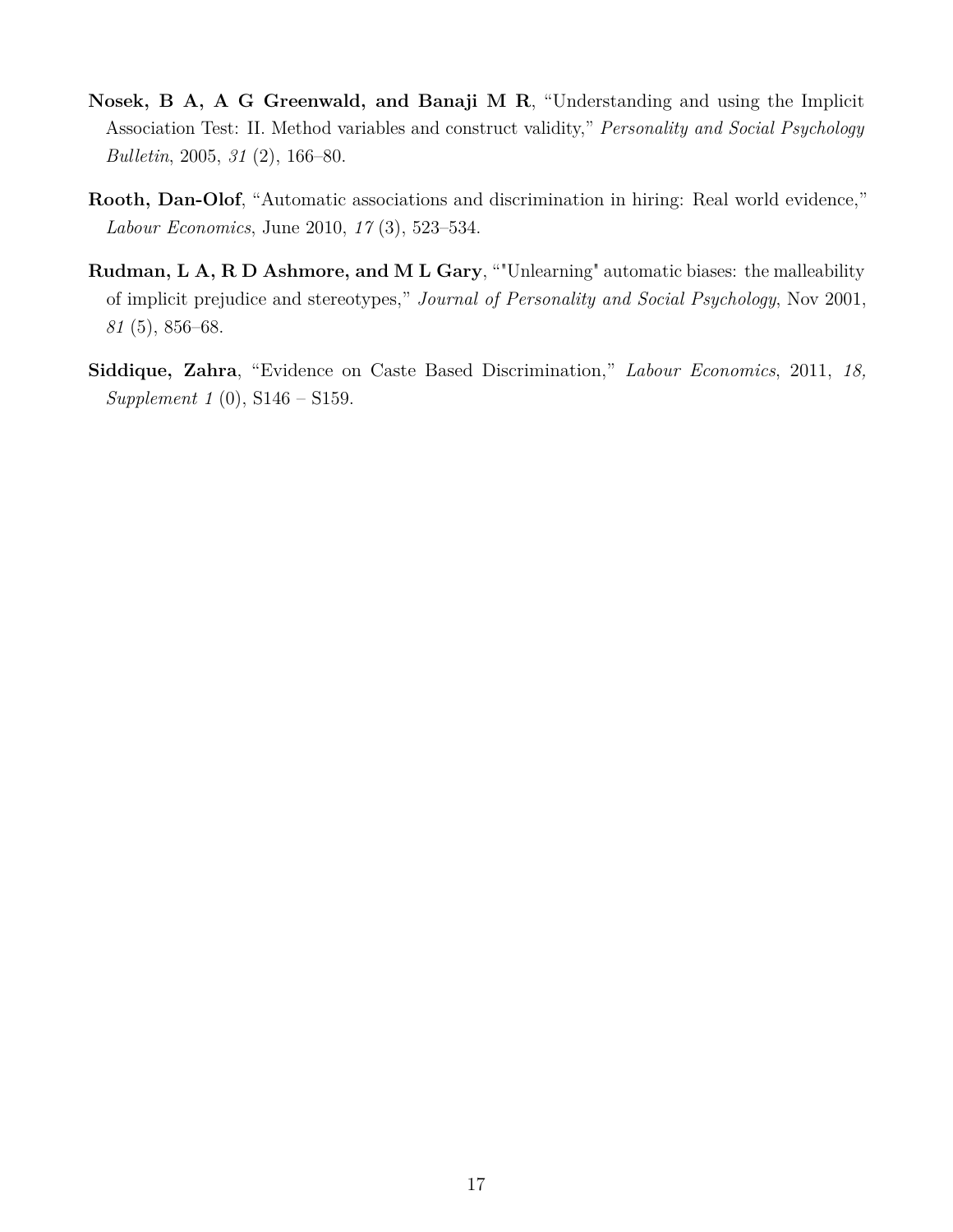# **Appendix 1**

## Figure 3: Screen shots from IAT



(a) Test Screen shots

The above picture shows four different screenshots from the IAT. Subjects were required to associate the words that came up with either the left or the right category.

### (b) Result Screen Shot

Below is the interpretation of your IAT performance, followed by questions about what you think it means. The next page explains the task and has more information such as a summary of what most people show on this IAT.

#### Your data suggests: Your data suggest a slight automatic preference for Forward Caste compared to Scheduled Caste.

The interpretation is described as 'automatic preference for Forward Caste if you responded faster when Forward Caste faces and Good words were classified with the same key than when Scheduled Caste faces and Good words were classified with the same key. Depending on the magnitude of your result, your automatic preference may be described as 'slight', 'moderate', 'strong', or 'little to no preference'. Alternatively, you may have received the following feedback: There were too many errors to determine a result.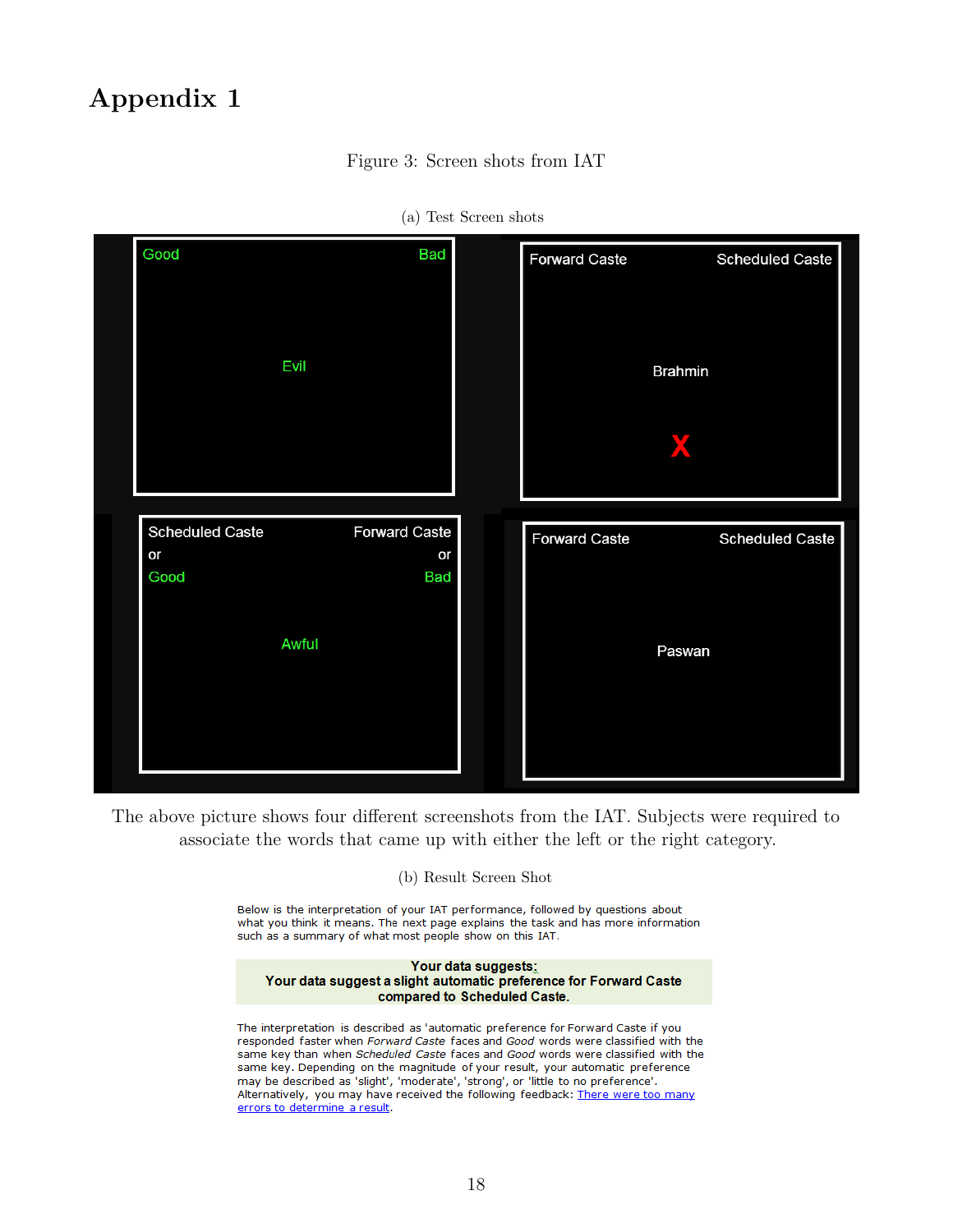# **Appendix 2 (Instructions and Procedural Details)**

## **Procedural Details**

The recruitment process was done by word of mouth and subjects were told that they would be participating in an experimental study on psychology/economics. The experiment was conducted in a large lecture hall and subjects watched the shows on their individual computers. They also had access to the website where the instructions were laid out and links to the videos, tests and surveys were provided. Subjects were sufficiently spaced out from one another and other standard protocols of experiments were followed. This is an entirely between subject study i.e. subjects who took part in one treatment did not take part in another.

## **Instructions for Satya Meva Jayate (Website link given below)**

## **Welcome!**

You are now taking part in an economic experiment. If you read the following instructions carefully, you can, depending on your decisions and the decisions of other participants, earn a considerable amount of money. It is prohibited to communicate with the other participants during the experiment. Should you have any questions please raise your hand and we will come to you. Please note down your identity number which you will require for payment and filling out your responses.

## **Overview**

The study consists of an experiment and a survey.

### **Earnings**

You will earn Rs. 200 for participating in this experiment.

## **Details**

You will watch a video from youtube for the next half an hour. The video is part of the episode "Dignity for all" taken from Satya Meva Jayate (SMJ). Following that you will be asked to take a computer based simple test. You will receive a feedback from the test which you must write down on the sheet of paper which is provided to you. After that you will fill out a survey questionnaire. In the survey questionnaire you will be asked to state your result from the test. You must report the result and fill out the rest of the questions.

Please follow the following simple steps.

Step 1: Please [click here](http://www.satyamevjayate.in/untouchability/untouchability.aspx) to go to the following video links. We will watch video "Amir Speaks", parts of 1 (2:30 to 12:00), 4 (1:00 to 11:00) and 5 (0:00 to 3:00).

Step 2: Please [click here](https://implicit.harvard.edu/implicit/india/selectatest.jsp) and take the test.

Click on Caste and then proceed. Please skip the survey by clicking OK at the bottom of the page.

Please write down the result of the test on the response sheet provided to you.